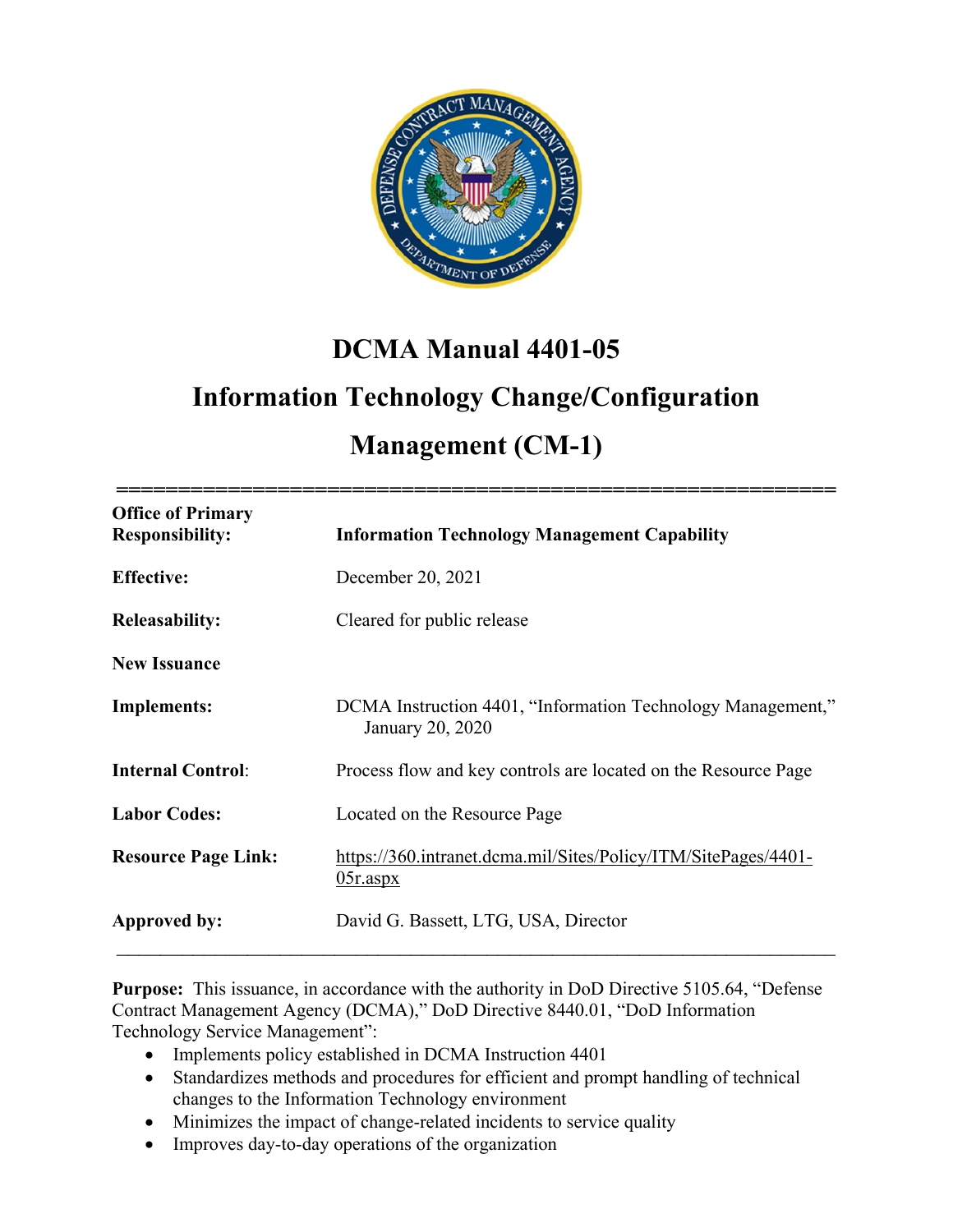## **TABLE OF CONTENTS**

| <b>SECTION 3: INFORMATION TECHNOLOGY CHANGE MANAGEMENT  10</b>      |  |
|---------------------------------------------------------------------|--|
| 3.1. Information Technology Change Management General Procedures 10 |  |
|                                                                     |  |
|                                                                     |  |
|                                                                     |  |
|                                                                     |  |
|                                                                     |  |
|                                                                     |  |
|                                                                     |  |
|                                                                     |  |
|                                                                     |  |
| SECTION 6: CHANGE REQUEST SUBMISSION PROCEDURES 16                  |  |
|                                                                     |  |
|                                                                     |  |
|                                                                     |  |
|                                                                     |  |
|                                                                     |  |
|                                                                     |  |
|                                                                     |  |
| <b>SECTION 7: CONFIGURATION MANAGEMENT GENERAL PROCEDURES  20</b>   |  |
|                                                                     |  |
|                                                                     |  |
|                                                                     |  |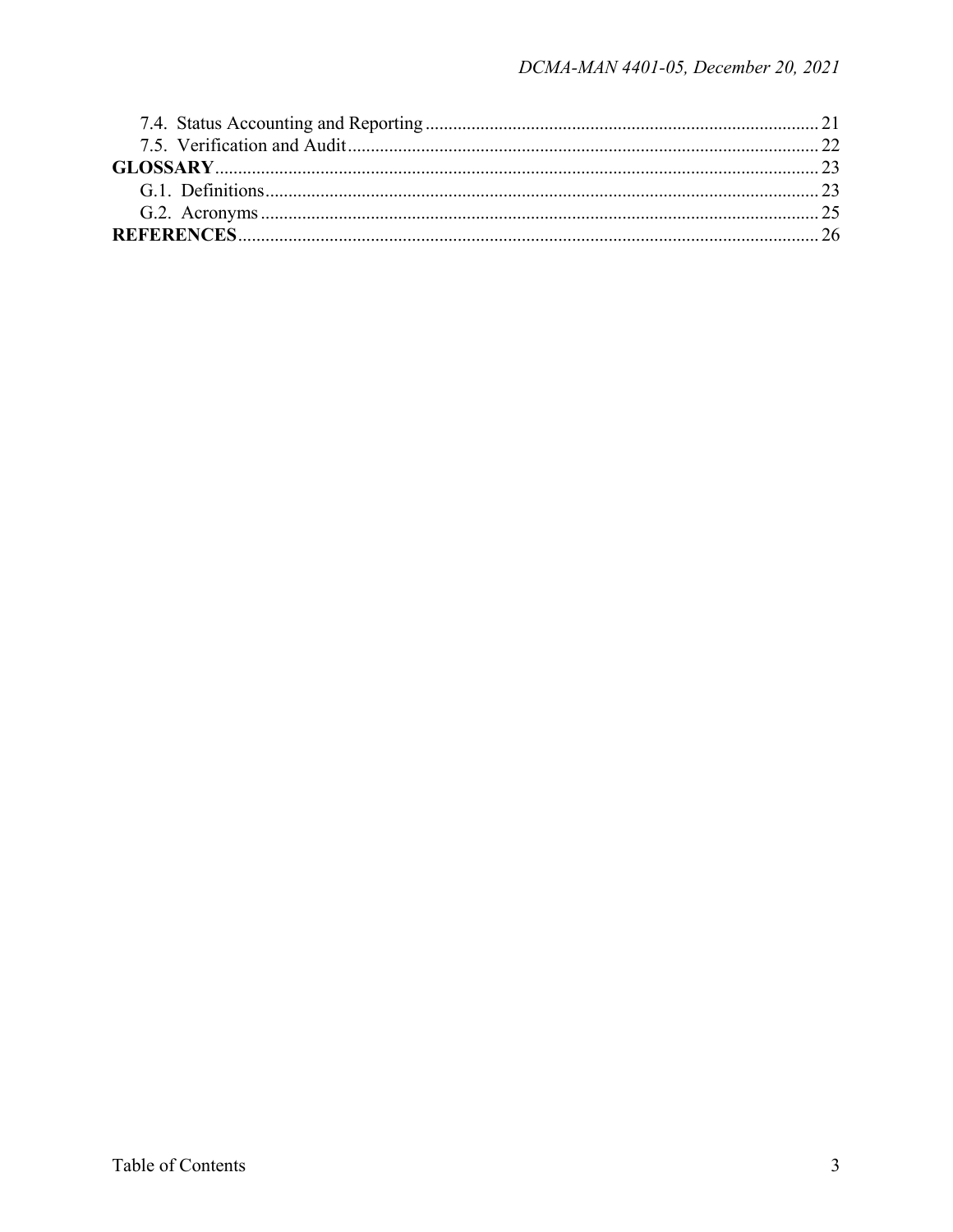## **SECTION 1: GENERAL ISSUANCE INFORMATION**

**1.1. APPLICABILITY.** This issuance applies to all DCMA activities unless higher-level regulations, policy, guidance, or agreements take precedence.

**1.2. POLICY.** It is DCMA policy to:

a. Have a formal, repeatable process that minimizes risk to be used when introducing change to the DCMA-Information Technology (IT) environments. The change management (ChM) process ensures that all changes are assessed, approved, implemented, and reviewed in a controlled manner. ChM will ensure that any modification to the DCMA IT environment establishes an orderly and effective procedure for tracking the submission, coordination, review, evaluation, categorization, and approval for release of all changes to an IT service or IT service component.

b. Execute this Manual in a safe, efficient, effective, and ethical manner.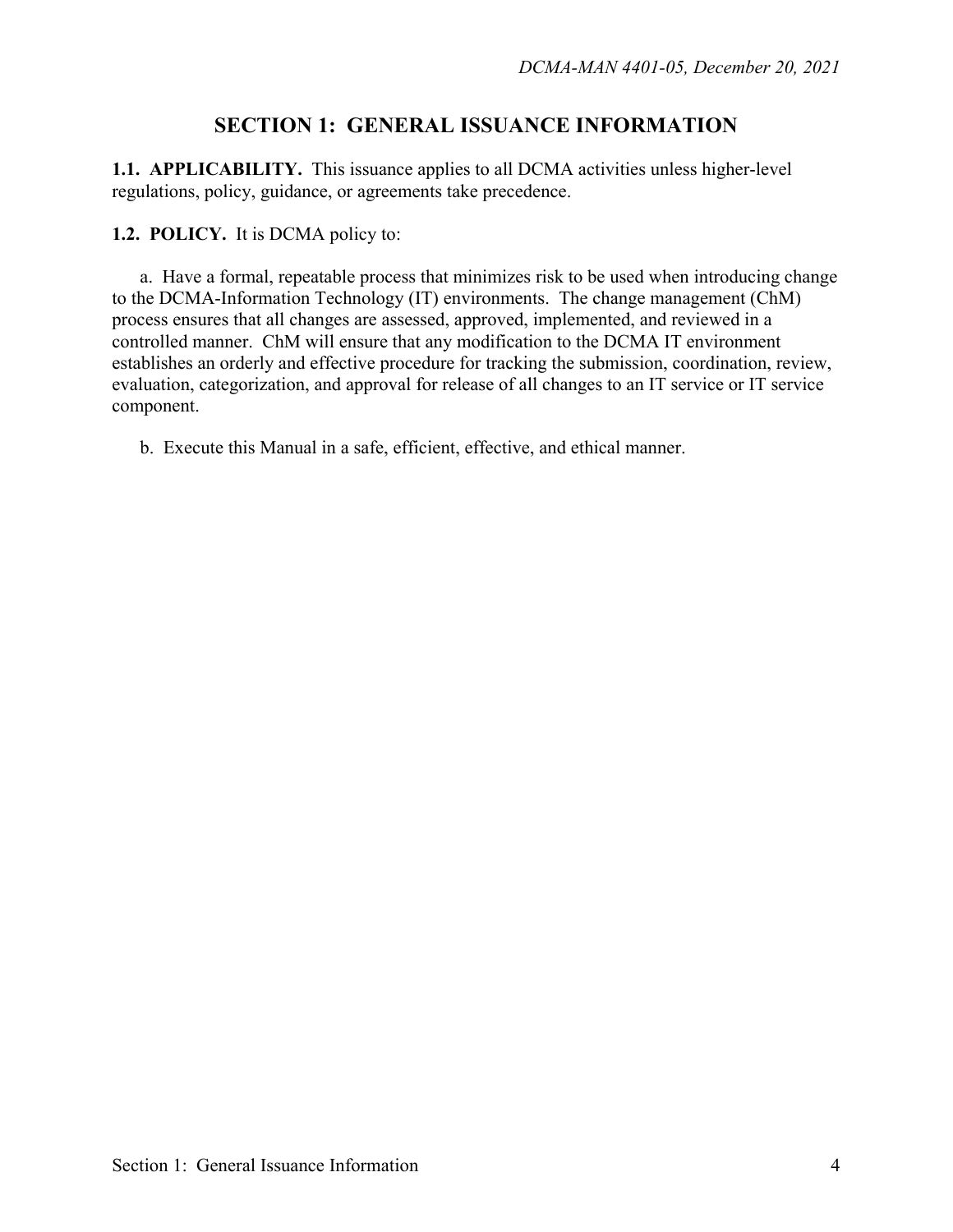## **SECTION 2: RESPONSIBILITIES**

#### **2.1. DEPUTY CHIEF INFORMATION OFFICER (DCIO).** The DCIO will:

a. Be the process owner for ChM.

b. Establish and charter the DCMA-IT Change Advisory Board (CAB).

c. Assign CAB membership and responsibilities.

 d. Outline the CAB's authority, membership, responsibilities, and procedures as they relate to the governance (GOV) of ChM and configuration management (CfM) within DCMA.

#### **2.2. IT-SENIOR LEADERSHIP TEAM (IT-SLT) MEMBER.** The IT-SLT member will:

a. Designate CAB members to represent their respective directorates.

b. Designate Configuration Item (CI) owners within their respective directorates.

 c. Be a member of the Emergency CAB (ECAB) and authorize emergency changes for implementation.

**2.3. CHANGE REQUESTER.** The Change Requester will:

a. Identify the requirement for a change.

b. Complete and submit a Request For Change (RFC) (See Section 6).

c. Provide additional information about the RFC and attend CAB meetings, if invited.

d. Coordinate and assign implementation tasks required to complete the RFC.

e. Review the change when requested, and specifically before closure.

#### **2.4. CHANGE IMPLEMENTER.** The Change Implementer will:

a. Implement changes.

b. Update RFC documentation with required information.

#### **2.5. CHANGE MANAGER.** The Change Manager will:

- a. Act as a facilitator, responsible for the overall ChM process.
- b. Authorize or reject normal changes and approve or reject emergency changes.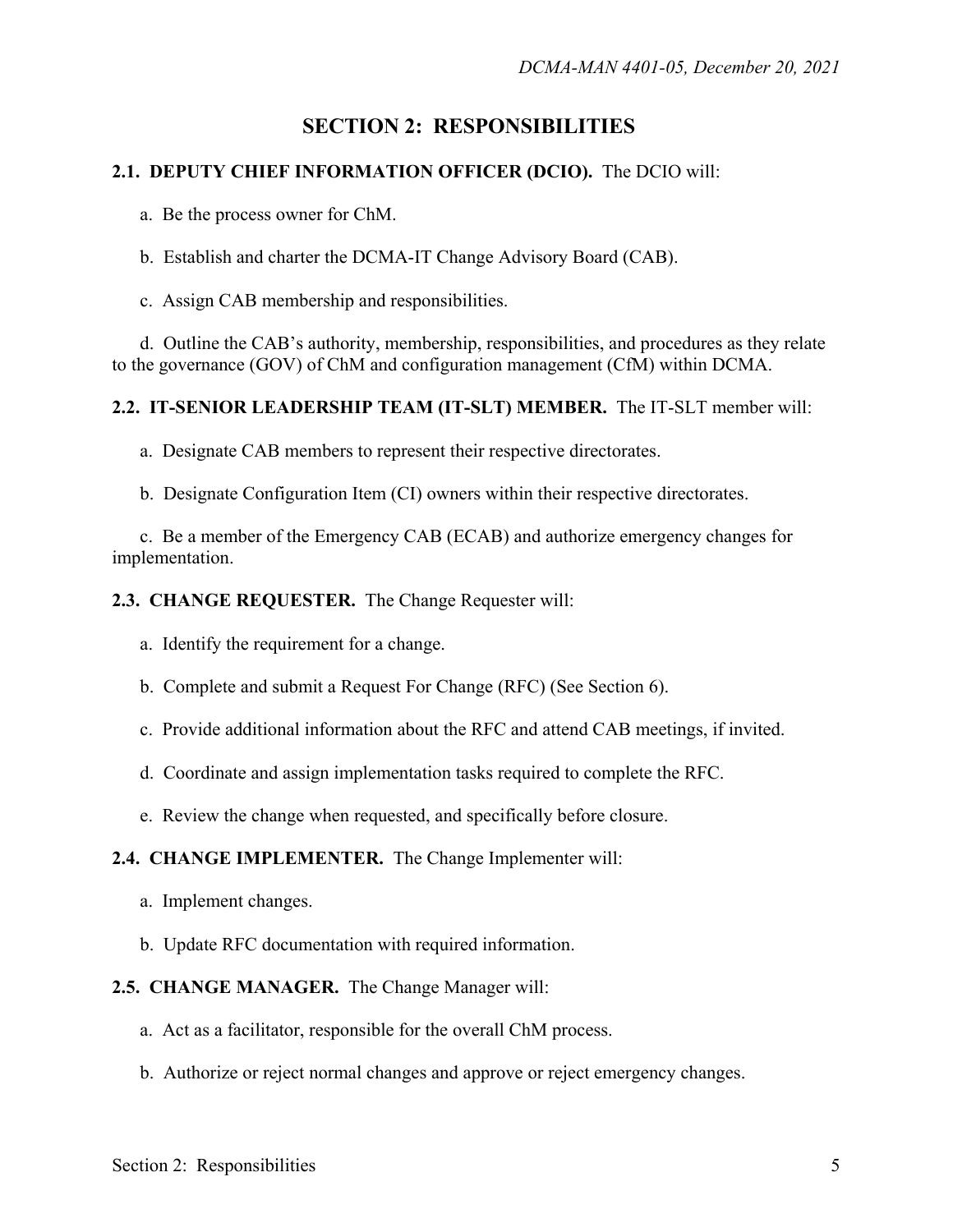- c. Coordinate and conduct meetings with CAB to discuss higher risk changes.
- d. Ensure that all the activities designed to implement the change are as per the standards.

e. Prepare Change Summary Sheet that summarizes all RFCs. This sheet helps the CAB understand and evaluate proposed changes.

**2.6. CHANGE AUTHORITY.** The Change Authority will:

- a. Review specific categories of RFC.
- b. Formally approve changes at agreed points in the change lifecycle.
- c. Participate in the change review before changes are closed.
- d. Attend CAB meetings to discuss and review changes when required.

#### **2.7. CAB CHAIR.** The CAB Chair will:

- a. Decide who will attend CAB meetings and notify them accordingly.
- b. Plan, schedule, manage, and chair CAB meetings.
- c. Select RFCs for review at CAB meetings, based on the change policy.
- d. Circulate RFCs in advance of CAB meetings to allow prior consideration.
- e. Convene ECAB meetings for consideration of emergency changes, if required.
- f. Approve emergency changes that have been authorized by the ECAB.
- g. Select successful and failed changes for review at CAB meetings.

 h. Prepare an external RFC when the proposed change will cause a significant impact to the DCMA-IT architecture or operations.

 i. Prepare an external RFC for approval of modifications, option year execution, or new IT Service Contracts.

 $i$ . Prepare an external RFC and submit IT purchase request(s) to request approval of hardware and software purchases.

**2.8. CAB MEMBER.** The CAB Member will:

a. Attend scheduled meetings or designate a proxy who is empowered to make decisions on their behalf in the area they represent.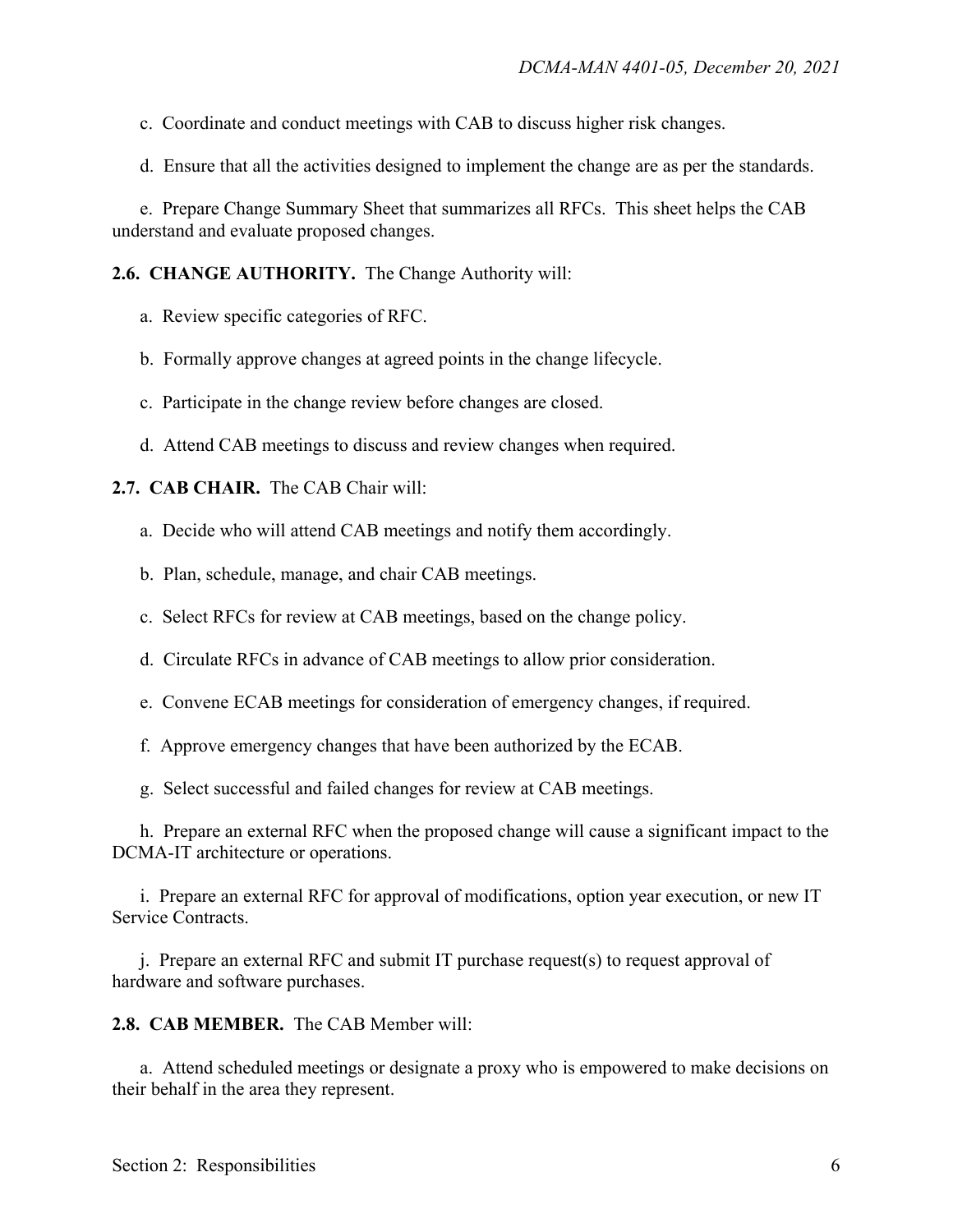b. Make recommendations for implementation, further analysis, deferment, or cancellation of RFCs.

 c. Designate changes that meet the 4th Estate Network Optimization (4ENO) significant or major threshold.

**2.9. SECRETARIAT.** The Secretariat will:

 a. Serve as the official record keeper for CAB documentation by overseeing the maintenance and preservation of supporting and historical data that constitute as official records.

 b. Post and maintain final documentation on the DCMA Change Management 360 site for dissemination and collection of CAB information and data.

c. Publish meeting agenda.

 d. Prepare and distribute packages including System Change Requests, RFCs, and action items to be discussed at least 48 hours prior to the scheduled meeting with direction from the Chair.

e. Track the status of System Change Requests, RFCs, and action items.

f. Plan and schedule meetings, record attendance, develop meeting minutes, distribute agenda items, and document tasks and actions.

 g. Obtain Chair's and CAB Members' signatures (or e-mail approvals, if applicable) on all required meeting decisions.

h. Follow any additional guidance per the CAB Chair.

**2.10. 4ENO CAB CHAIR.** The 4ENO CAB Chair will:

a. Manage the review of major and significant change requests submitted by 4th Estate organizations.

b. Request additional information, if required.

c. Provide a response within 2 to 3 business days.

**2.11.****CfM PROCESS OWNER.** The CfM Process Owner will:

a. Ensure the required processes and procedures to manage CIs in all IT environments are established.

b. Ensure that the process is performed according to the agreed and documented standard.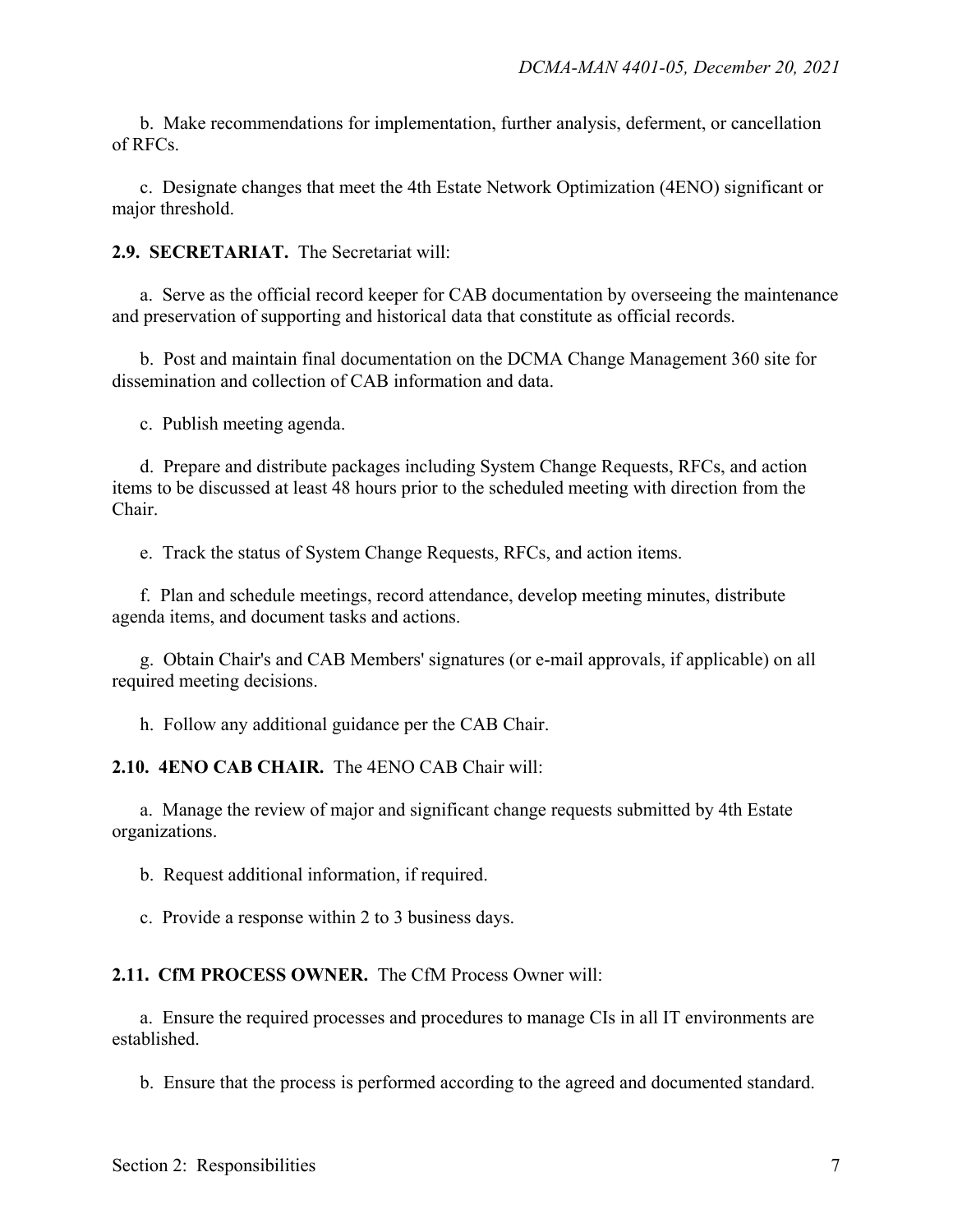c. Sponsor, develop metrics, and manage the CfM process in accordance with policy and industry best practices.

d. Periodically audit the process to ensure compliance to policy and standards.

e. Communicate process information or changes, as appropriate, to ensure awareness.

f. Ensure process technicians understand their role in the process and have the required knowledge, technical, and business understanding to deliver the process.

g. Review opportunities for process enhancements and for improving the efficiency and effectiveness of the process.

**2.12.****CfM PROCESS MANAGER.** The CfM Process Manager will:

a. Be the policy guardian for the CfM process.

b. Be accountable to the organization for stewardship of fixed assets that are under the control of IT.

c. Manage resources assigned to the process.

d. Work with the process owner to plan and coordinate all process activities to include improvements to the process.

e. Monitor and report on process performance and identify process improvement opportunities.

f. Define the service assets that will be treated as CIs.

g. Be responsible for the day-to-day operations of the process.

h. Coordinate interfaces between CfM and other processes, especially ChM, release and deployment management, and knowledge management.

**2.13. CONFIGURATION ANALYST.** The Configuration Analyst will:

a. Support and take direction from the Configuration Manager as the primary representative for a specific CI category.

b. Contribute to defining the structure of the CfM system, including CI types, naming conventions, required and optional attributes and relationships.

c. Record, maintain, and report on CIs (within scope) in the Configuration Management Database (CMDB).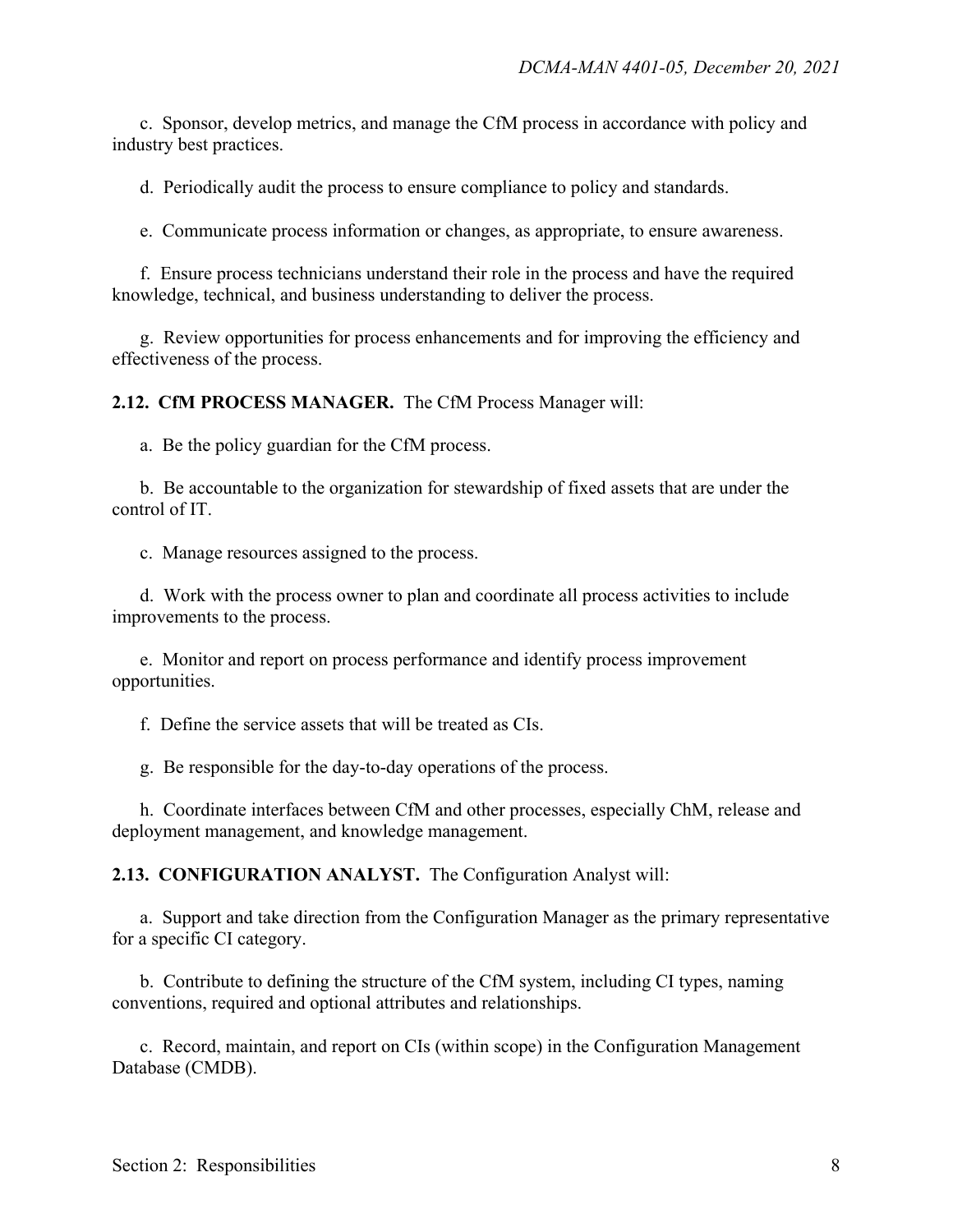- d. Train staff in configuration management principles, processes and procedures.
- e. Perform configuration audits.

**2.14. CI OWNER.** The CI Owner will:

a. Serve as the primary point of contact for the CI.

b. Be accountable for ensuring the CI is maintained in accordance with Information Assurance policies and processes.

c. Update the CI's entry in the CMDB to reflect updated and accurate data.

**2.15. CONFIGURATION LIBRARIAN.** The Configuration Librarian will:

a. Be the custodian of service assets that are registered in the CfM system.

- b. Periodically audit the CMDB.
- c. Control the receipt, identification, storage, and withdrawal of all supported CIs.

d. Maintain and provide status information on CIs as appropriate.

e. Archive superseded CIs and assist in conducting configuration audits.

f. Identify, record, store, and distribute issues relating to CfM.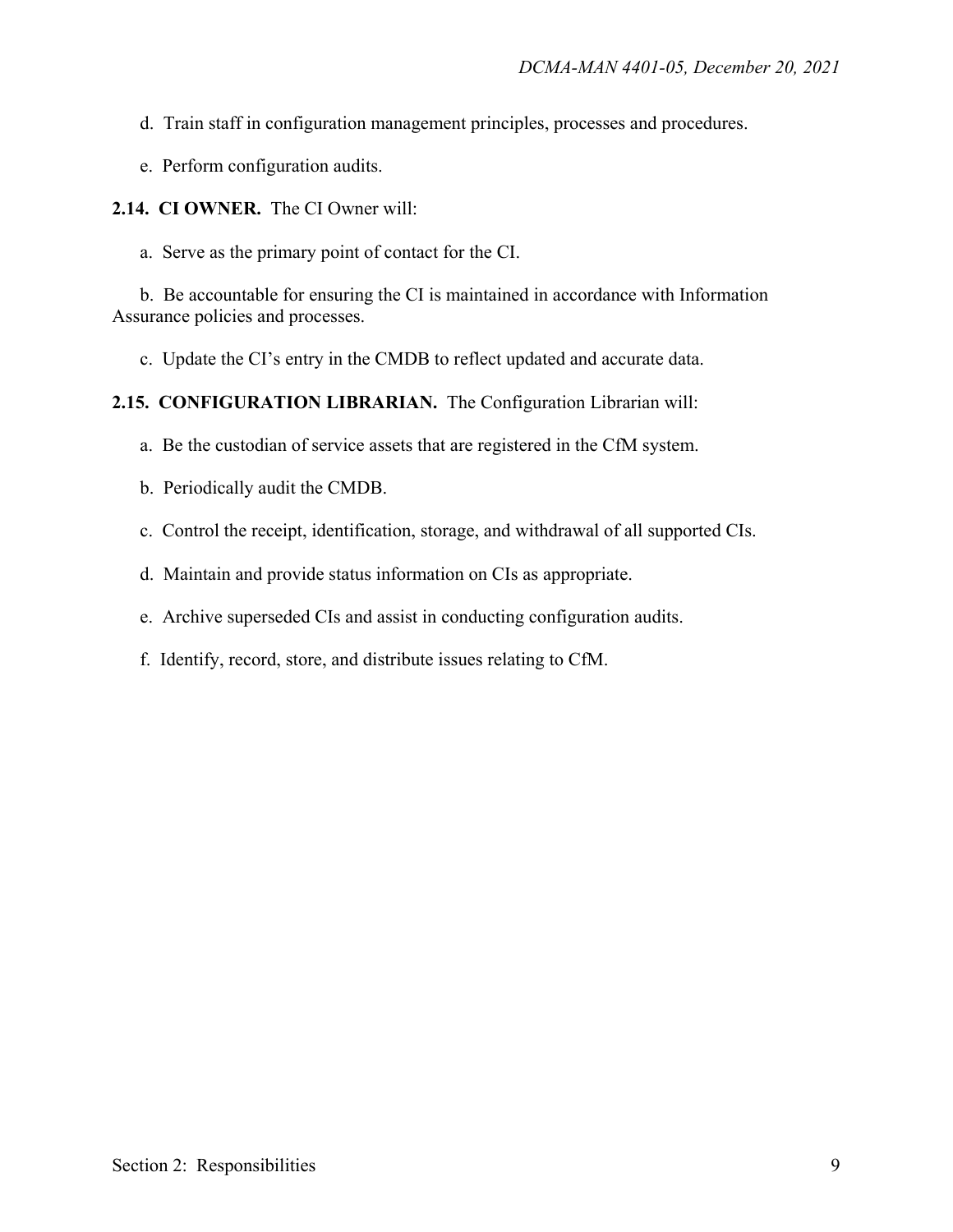### **SECTION 3: INFORMATION TECHNOLOGY CHANGE MANAGEMENT**

**3.1. IT ChM GENERAL PROCEDURES.** ChM ensures that any modification to the IT environment, whether it involves an addition, modification, or deletion of a service or service component, is in line with the overall mission strategy. These are the general procedures for implementation of changes:

a. Changes to CIs will be tracked in the Service Management System.

b. Changes will be managed in accordance with the ChM process.

 c. Changes will be associated with the CI being changed for historical data and planning purposes.

 d. New CIs that are created as a result of changes will be recorded in the CMDB in accordance with the CfM Process.

 e. The owner of CIs being changed in the production environment will be accountable for ensuring emergency changes are applied to development and test environments.

f. IT Directors have the authority to authorize emergency changes, however, they require CAB Chair approval and assignment prior to implementation.

g. IT staff will record time spent implementing changes in the ChM system.

h. The IT-SLT will designate and approve members through appointment letters.

 i. Emergency changes will be associated with a problem record that is managed in accordance with the Problem Management process.

 j. Any change that alters the basic security structure or security architecture requires Cybersecurity validation from the subject matter expert and a review of its effects to an issued accreditation.

 k. The Change Authority, that authorized the change, must review any and all failed or partially failed changes.

 l. Changes affecting 50 to 79 percent of the DCMA enterprise and/or IT operations will be designated as significant.

m. Changes affecting greater than 80 percent of the DCMA enterprise and/or IT operations will be designated as major.

 n. Significant and major changes must be submitted to the 4ENO CAB for approval prior to implementation.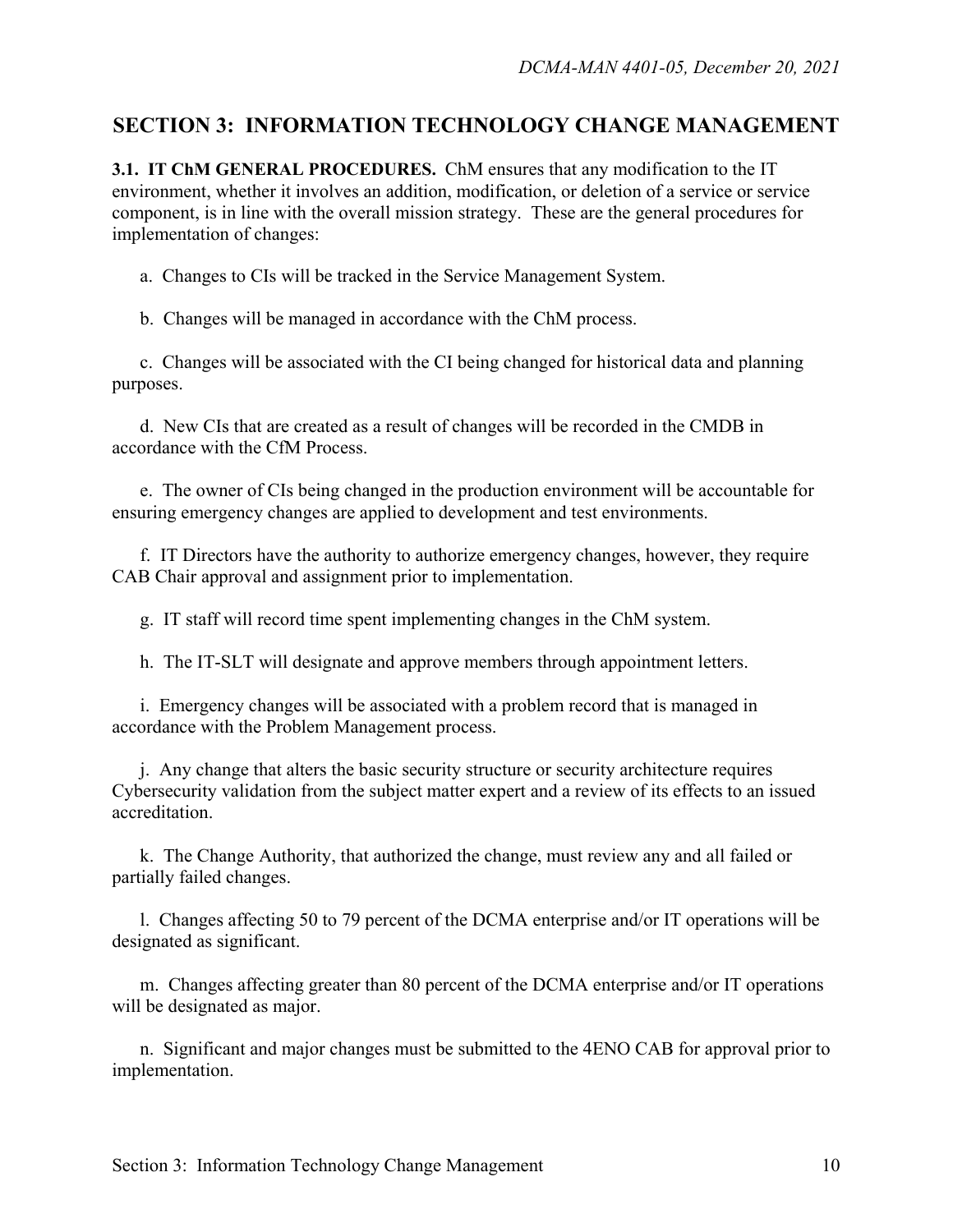o. Report modifications, option year execution, or new IT service contracts to the 4ENO CAB.

p. Report hardware and software purchases to the 4ENO CAB.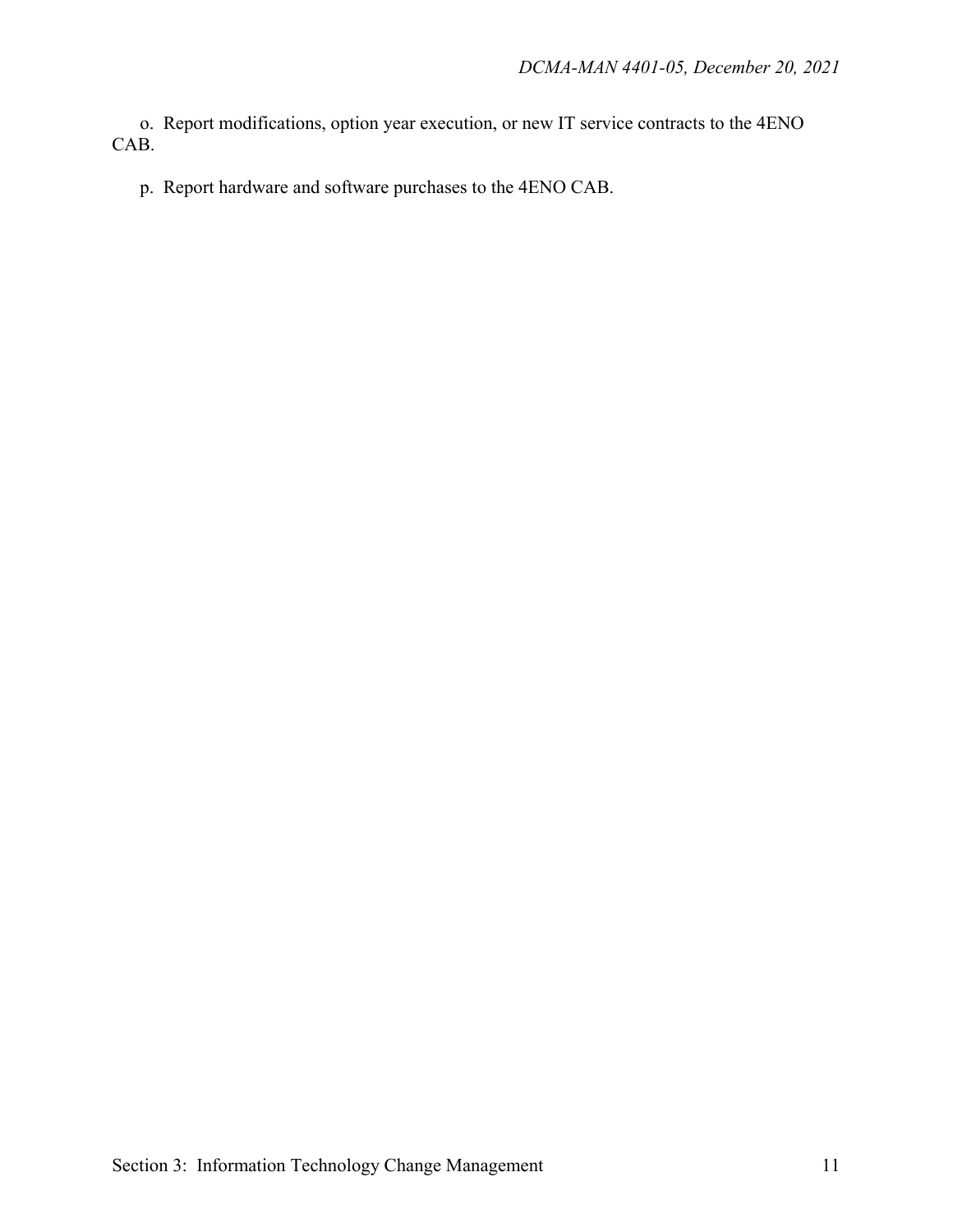## **SECTION 4: CHANGE CATEGORIES**

#### **4.1. CHANGE CATEGORY.** Change Category definitions are:

**a. Emergency.** A change request to repair a failure or imminent failure. This RFC is associated with a critical priority (i.e., severe impact and urgency) problem ticket that affects production, causes outages or significant degradation in business, or is accompanied by sufficient business justification. In most cases, this request is executed with limited documentation and is outside the standard change schedule time. It will be reviewed later to ensure that latent errors were not introduced to production.

**b. Standard (pre-approved).** A pre-approved change is low-risk and adheres to an approved, typically well-tested procedure or work instruction. It is relatively common and is the accepted solution for a specific requirement. It will be documented on a master list of approved standard changes.

**c. Normal.** If a change is neither standard nor emergency, then it is categorized as normal. Therefore, the RFC is not a repeatable, previously documented change (standard), is not the result of a critical priority problem management ticket and is not accompanied by sufficient justification (emergency).

**4.2. CHANGE IMPACT.** Impact is often directly related to the extent to which the service has degraded from agreed upon service levels. Impact can be measured by the number of people affected, the criticality of the system affected, and the disruption to mission as a result of the service degradation or disruption. Impact classification definitions are:

**a. Low.** Insignificant impact on mission operations.

**b. Medium.** Impact to an administrative or support area of the Agency.

**c. High.** A major disruption impacting critical mission functionality or a significant number of personnel.

**4.3. CHANGE URGENCY.** Specifies the value that defines the importance of the change request, and reflects how quickly a change must be implemented, or the time available to reduce the impact of the change on the business. Urgency classification definitions are:

**a. Low.** The change addresses a minor or limited impact that affects a partial area of the Agency.

**b. Medium.** The change addresses a moderate or large impact to key areas of the Agency.

**c. High.** The change addresses a critical or widespread impact to the Agency or compromised information security.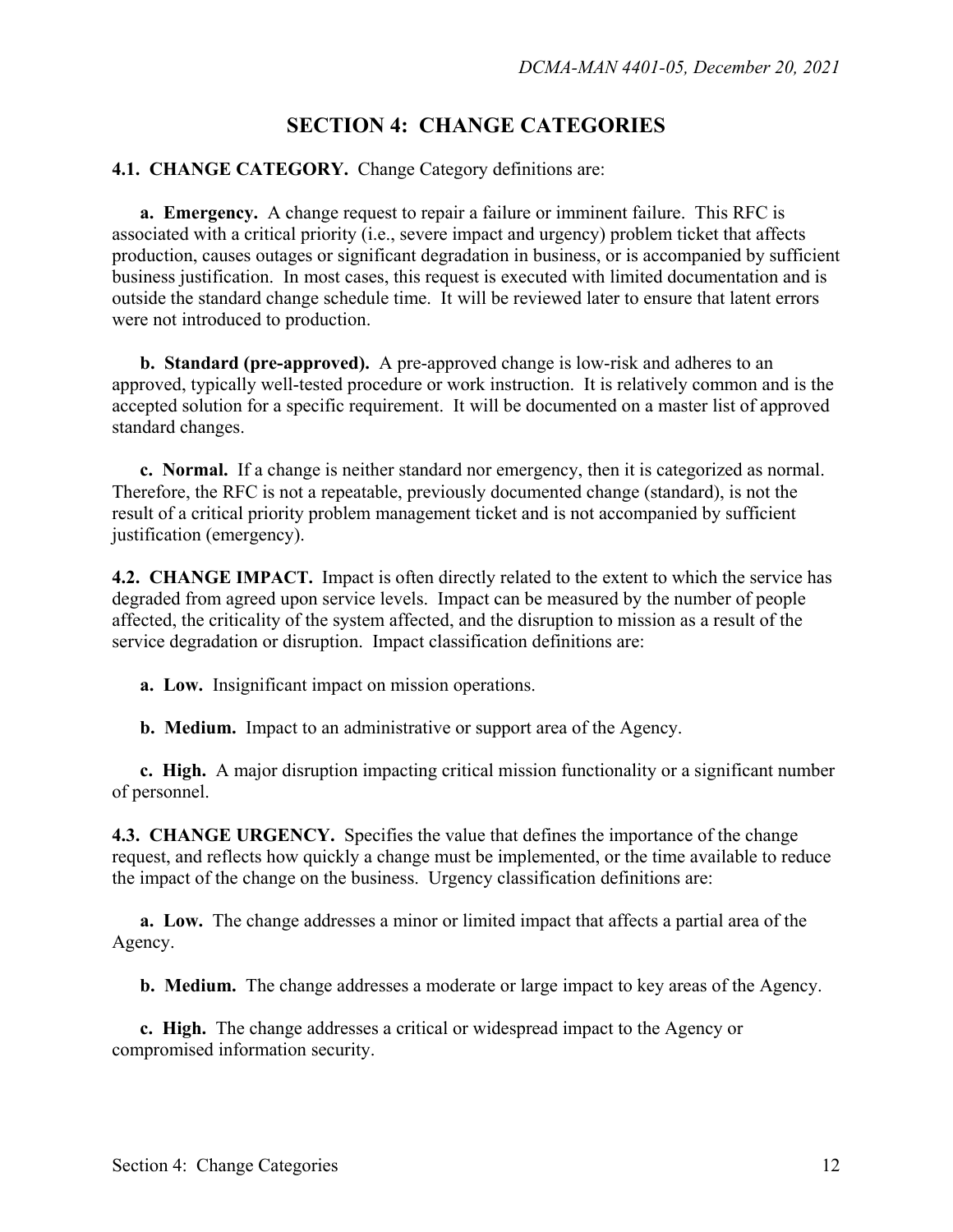**4.4. CHANGE RISK.** Risk defines the potential disruption of business operations associated with a given change request. A risk is measured by the probability of a threat or the consequences to the IT service if that failure occurs. The Change Risk Coding Matrix is located on the Resource Page. Risk definitions are:

**a. None.** The change has no significant potential for disruption and may impact less than 10 percent of clients.

**b. Low.** The change may interrupt or delay mission operations with little impact on commitments:

- Requires no work outage
- Affects only one noncritical application or system
- Affects 10 to 25 percent of clients (a limited number)
- Involves changes that are made during nonproduction hours

**c. Medium.** The change may interrupt or delay mission operations, which affects commitments:

- Requires a limited outage
- Affects a few applications or one mission-critical application IT ChM process
- Requires a business application redesign or enhancement
- Affects than 25 to 50 percent of clients (use impact for guidance)
- **d. High.** The change may severely impact Agency operations:
	- Requires a widespread outage
	- Affects multiple business-critical applications
	- Requires a new business application or a major redesign
	- Affects more than 50 percent of clients (use impact for guidance)

**4.5. CHANGE PRIORITY.** Priority reflects the overall prioritization of the change based on impact and urgency. Higher priority changes will be given preference for building, testing, and implementation resources.The Change Priority Coding Matrix is located on the Resource page.

 **a. Low.** A change is justified and necessary but can wait until the next scheduled release or upgrade.

**b. Medium.** There is no severe impact, but change cannot be deferred until the next scheduled release or upgrade.

**c. High.** Severely affecting some key users or impacting a large number of users.

**d. Critical.** Causing significant mission impact or ability to deliver key services. Immediate action required.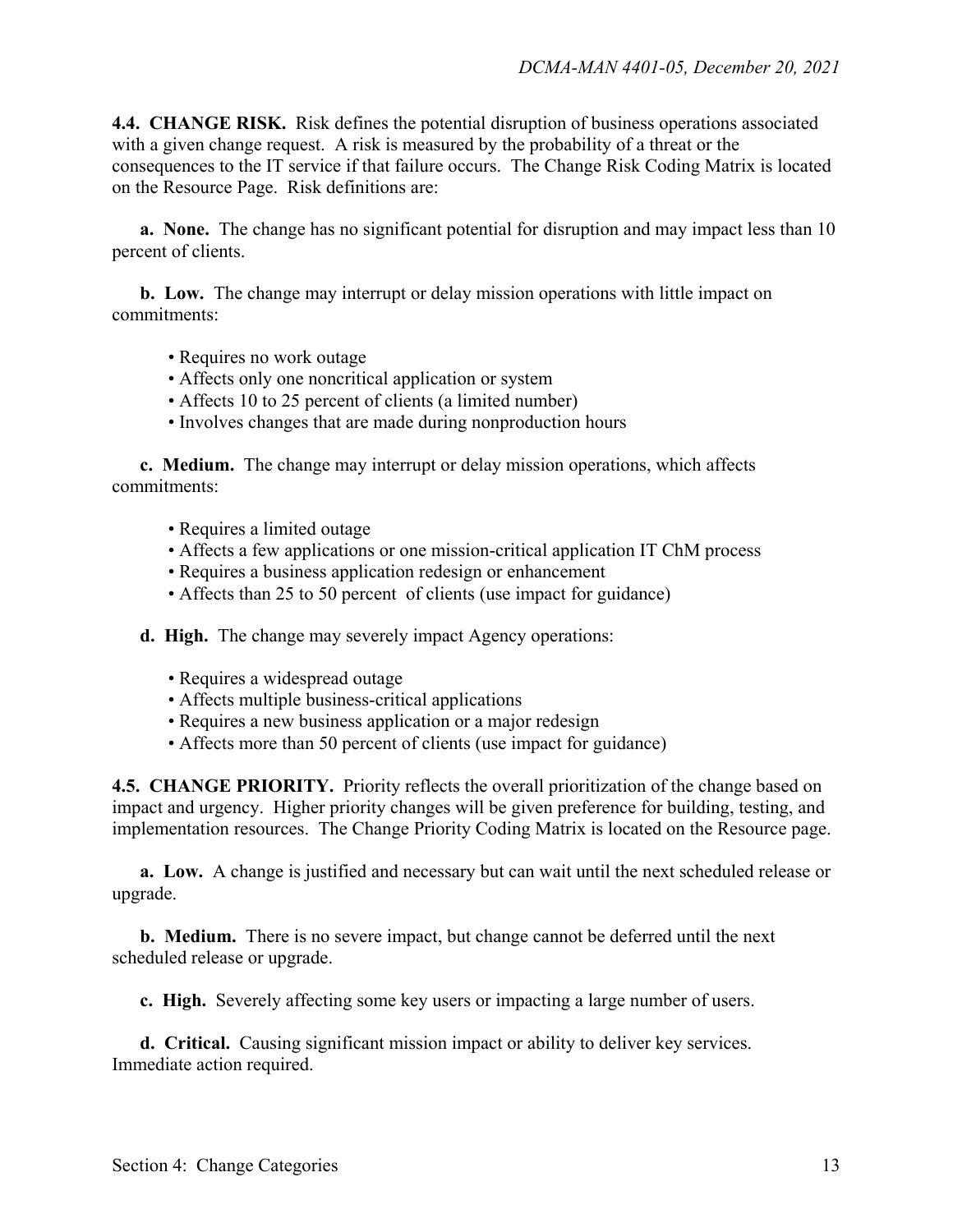### **SECTION 5: CHANGE ADVISORY BOARD OPERATIONS**

#### **5.1. CAB GUIDING PRINCIPLES.** CAB guiding principles include:

 a. The CAB is comprised of representatives and alternates from IT functional areas and appropriate non-IT functional areas. These representatives are considered the subject matter experts. CAB member appointment letters are maintained on the Information Technology Service Management (ITSM) site. The Change Manager and CAB decide whether more or fewer groups are represented.

 b. CAB members, representatives or alternates will communicate to their respective IT functional areas on a timely basis, and provide follow-up activities.

 c. The Change Manager/CAB Chair will schedule regular meetings of the CAB to be attended by the designated representatives and stakeholders.

 d. Participating members and appointed representatives are required to attend meetings to represent their interests but may defer to their appointed alternate when attendance is not possible.

e. The Change Requester may present information on changes at the CAB meeting.

f. If the owner or a designated substitute does not represent a change that requires more information at a CAB meeting, then the change may be deferred or rejected.

 g. The CAB can postpone a change if it is determined that the change does not follow change policy or is logistically unworkable. The Change Manager informs the owner.

 h. The CAB will follow a defined agenda to maintain consistency and transparency and ensure that the necessary matters are covered.

**5.2. CAB MEETING.** The CAB meetings are formal and controlled. The Chair convenes the meeting and follows the steps below:

a. The meeting will begin by recording attendance and by adhering to the IT ChM process.

 b. Review any failed changes or change management circumventions, as these are likely to have consequences.

c. Review and close action items from the previous meeting minutes.

 d. Discuss any problems resulting from old changes. If necessary, set up a Post Implementation Review meeting to deal with issues.

e. Review any category of changes that will be categorized as "business as usual" to avoid repeated examination by the CAB (Creation of Standard Changes).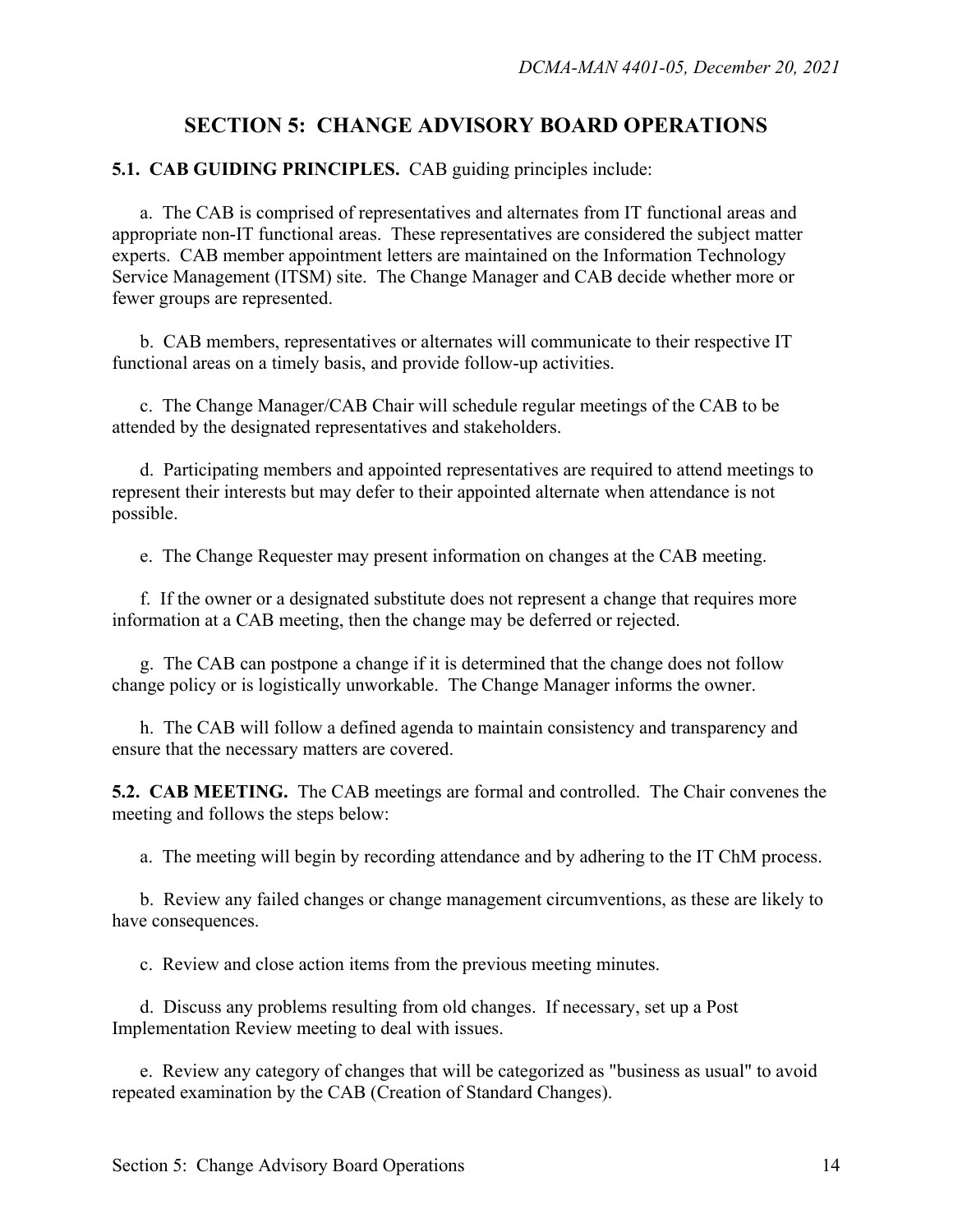f. Review the list of RFCs and agree on the order in which to evaluate them.

 g. Examine RFCs for risks of collisions or interference, due to proximity of simultaneous or similar changes:

(1) Group changes by category (software, hardware, server, etc.).

 (2) Examine proposed change dates for collisions and or potentially incompatible activities.

 h. Identify any RFCs that are actually projects, not tasks. Projects, unlike tasks, have multiple steps that are dependent upon each other. Verify that a project manager has been assigned for planning, coordination, and execution. If the project dependencies have not been adequately evaluated, it is entirely appropriate to reject the RFC and request that new RFCs be submitted for each of the tasks.

i. Evaluate and authorize the RFC.

j. Schedule the approved changes on the Forward Schedule of Change and assign a Change Implementer.

 k. Send rejected RFCs back to the respective Change Requester for further clarification or response to CAB comments.

 l. The CAB meeting will be restricted to evaluating and approving RFCs, and will not get bogged down in process issues. Instead, dock these issues to be handled in a separate meeting. The goal is to keep the change management meetings focused on accomplishing the task at hand: review and approval of change requests.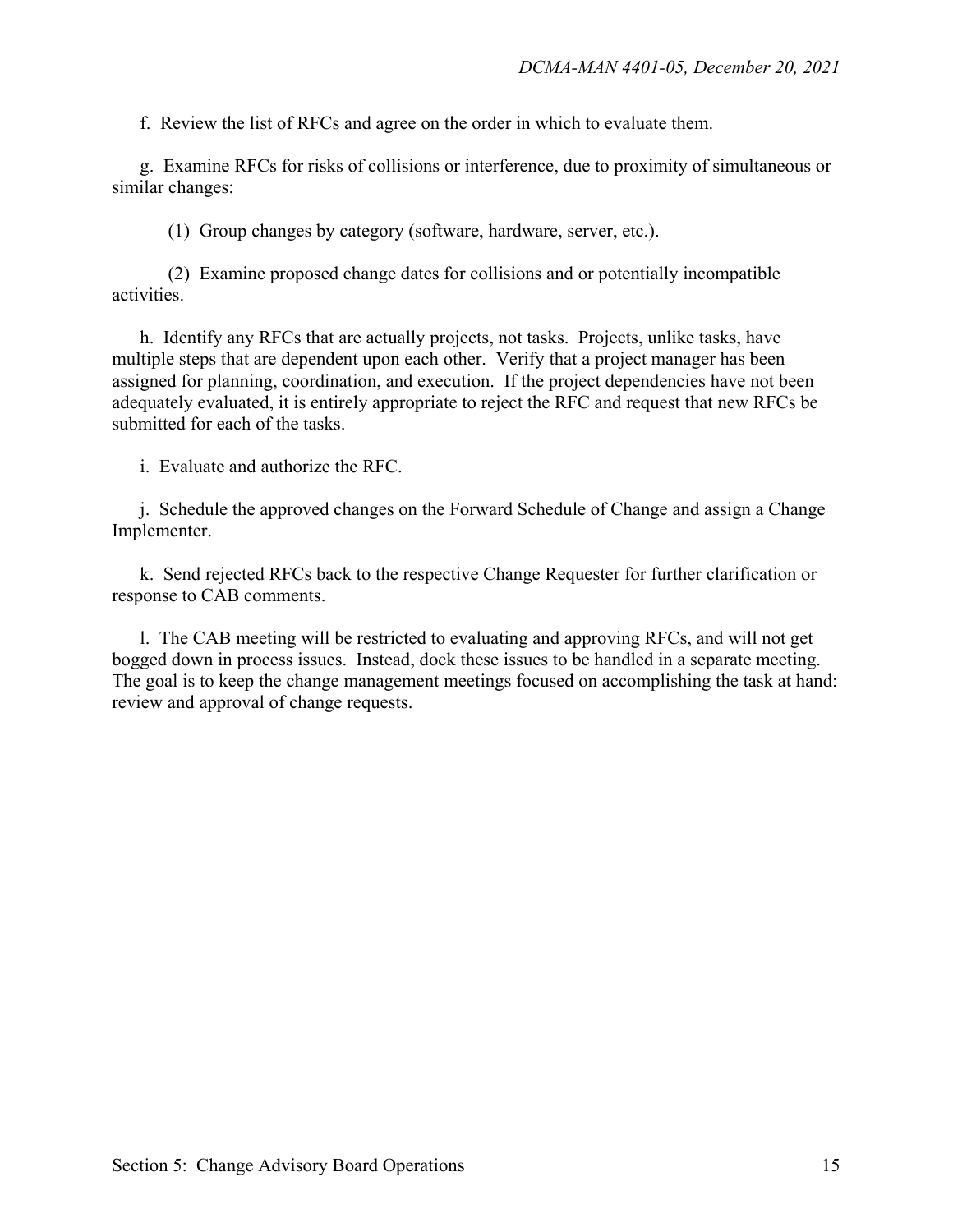## **SECTION 6: CHANGE REQUEST SUBMISSION PROCEDURES**

**6.1. CHANGE SUBMISSION AND APPROVAL LEAD TIMES.** This section defines the lead time required for change request submission. The expectation is that the Change Requester will submit changes with the defined lead time to ensure adequate time for the review of a change request and subsequent approval. Lead times will ensure sufficient time for CAB members to review the documentation prior to the meeting and determine whether to approve, reject, or request additional work. For example, changes being reviewed and assigned during the weekly Deployment Readiness Review for implementation over the weekend must be submitted at least a week prior. Lead time requirements center on a change being submitted in time for the CAB weekly cycle. The "Lead Times Based on Change Type" is located on the Resource Page.

**6.2. HOW TO DOCUMENT A RFC.** Documentation creates a record that will retain the complete history of a given change. Different types of RFCs will require different degrees of data documentation specified by the artifact matrix. However, there is a baseline of data required to submit a RFC and additional information required for CAB review. The "How To Document a RFC" example is located on the Resource Page. Baseline RFC record data fields include:

**a. Requester.** The Requester field is required. The email address and phone number will be populated from Active Directory.

**b. Summary.** This field is required for submission as defined in the process document.

**c. Description.** This field is required for CAB review.

1. Provides a reason to perform a change.

2. Details the negative impact to the business if a change is not performed.

**d. Change Type.** This field is required for submission as defined in the process document.

**e. Category, Impact, Urgency, Priority, and Risk.** These fields are required for submission as defined in the process document.

**f. Impacted Business Resources** (**CIs).** This field is required for CAB review and will provide a list of items to the remote group for input into the inventory or CMDB.

**g. Impacted Business Services.** This field is required for CAB review and will provide a list of services being impacted by this change.

**h. Due Date.** This field is required for submission as defined in the process document.

**i. Required Supporting Documents.** This area includes any documentation that is determined to be a requirement for moving forward to the approval stage.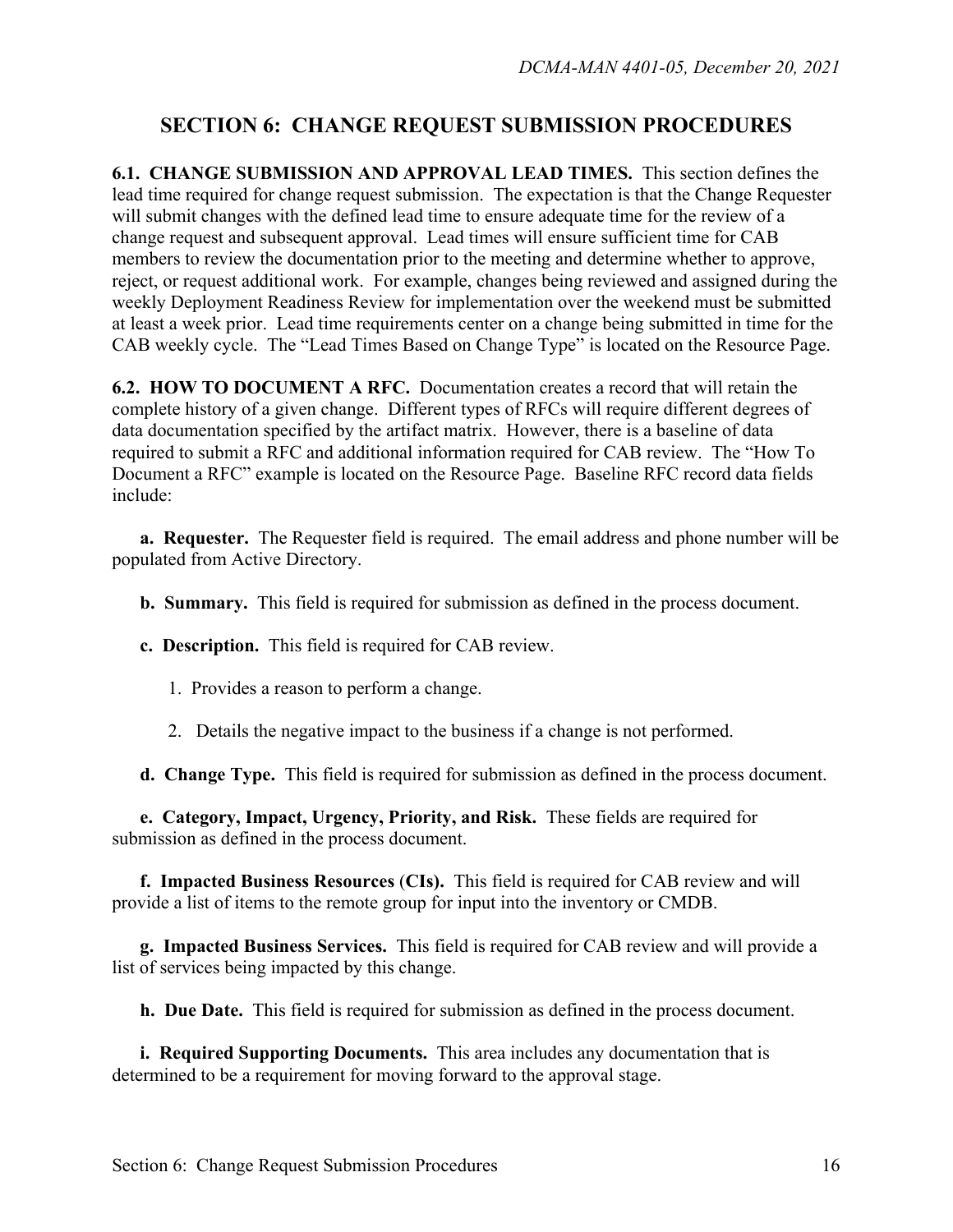**j. Planned Implementation Information.** Includes planned implementation date, planned completion date, duration, and level of effort.

**6.3. RFC DOCUMENTATION PRINCIPLES.** All changes have a business justification, documented resource, and a defined feasible technical solution.

 a. Unless previously exempted, any change to the IT environments requires a change request in the change system.

 b.To the maximum extent possible, Change Implementers will use template forms or data entry screens and workflows to ensure consistency during the execution of standard and repetitive changes.

c.Use established change priorities as guidelines in the decision. The Change Manager is the neutral arbiter for assignment review. If an agreement cannot be reached with the Change Manager, then appeal to the next-most-senior level of management.

**6.4. NORMAL ChM PROCESS.** If a change is neither standard nor emergency, then it is categorized as normal. Therefore, the RFC is not a repeatable, previously documented change (standard), is not the result of a critical priority problem management ticket and is not accompanied by sufficient justification (emergency). The "Normal ChM Process Flow" is located on the Resource Page.

**a. Create RFC.** The Change Requester documents and submits the RFC.

**b. Review RFC.** The Change Manager reviews the RFC for completeness and filters out any requests that are incomplete or duplicates that have been accepted, rejected, or still under consideration.

**c. Assess and Approve RFC.** The RFC is presented to the CAB for review and the change is approved or rejected. Approved changes are scheduled appropriately and added to the overall change schedule.

**d. Implement Change.** The Change Implementer deploys the change.

**e. Validate Change.** The Change Requester validates the implementation and submits it for review and closure.

**f. Review and Close.** The Change Manager closes the RFC after review and verification that activities and tasks have been completed.

**6.5. EMERGENCY ChM PROCESS.** A change request to repair a failure or imminent failure. This RFC is associated with a critical priority (i.e., severe impact and urgency) problem ticket that affects production, causes outages or significant degradation in business, or is accompanied by sufficient business justification. In most cases, this request is executed with limited documentation and is outside the standard change schedule time. It will be reviewed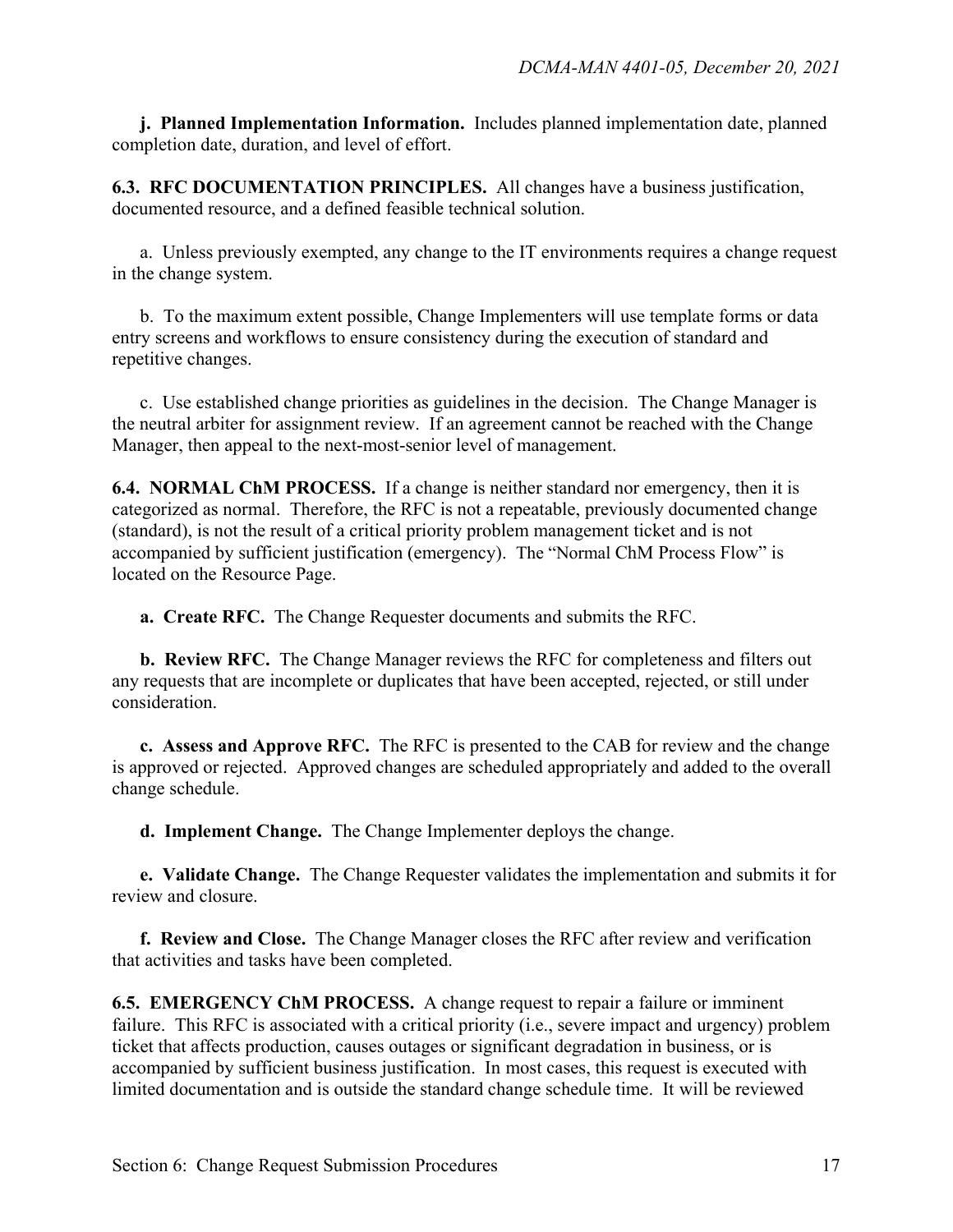later to ensure that latent errors were not introduced to production. The "Emergency ChM Process Flow" is located on the Resource Page.

 **a. Create RFC.** The Change Requester documents the emergency and submits the RFC or performs the change if the issue has created a significant impact to DCMA operations. A RFC will be submitted as a follow-up within 24 hours.

**b. Assess and Authorize RFC.** An IT-SLT member reviews the RFC for urgency, risk, and impact to DCMA. The IT-SLT member authorizes it if it meets the emergency threshold.

**c. Assess and Approve RFC.** The Change Manager reviews the RFC for urgency, risk, and impact to DCMA operations. The Change Manager approves it if it meets the emergency threshold.

**d. Implement Change.** The Change Implementer deploys the change.

**e. Validate Change.** The Change Requester validates the implementation and submits it for review and closure.

**f. Review and Close.** The Change Manager closes the RFC after review and verification that activities and tasks have been completed.

**6.6. STANDARD ChM PROCESS.** A pre-approved change that is low-risk and adheres to an approved, typically well-tested procedure or work instruction. It is relatively common and is the accepted solution for a specific requirement. It will be documented on a master list of approved standard changes. The "Standard ChM Process Flow" is located on the Resource Page.

**a. Create RFC.** The Change Requester documents and submits the RFC.

**b. Review and Approve RFC.** The RFC is presented to the Change Authority for review and the change is approved or rejected. Approved changes are scheduled appropriately and added to the overall change schedule.

**c. Implement Change.** The Change Implementer deploys the change.

**d. Validate Change.** The Change Requester validates the implementation and submits it for review and closure.

**e. Review and Close.** The Change Manager closes the RFC after review and verification that activities and tasks have been completed.

**6.7. SIGNIFICANT IMPACT ChM PROCESS.** These changes follow the Normal ChM process, but require approval by the 4ENO CAB for changes affecting greater than 50 percent of the DCMA enterprise and/or IT operations. These significant and major changes must be submitted to the 4ENO CAB for approval prior to implementation. The "Significant Impact ChM Process Flow" is located on the Resource Page.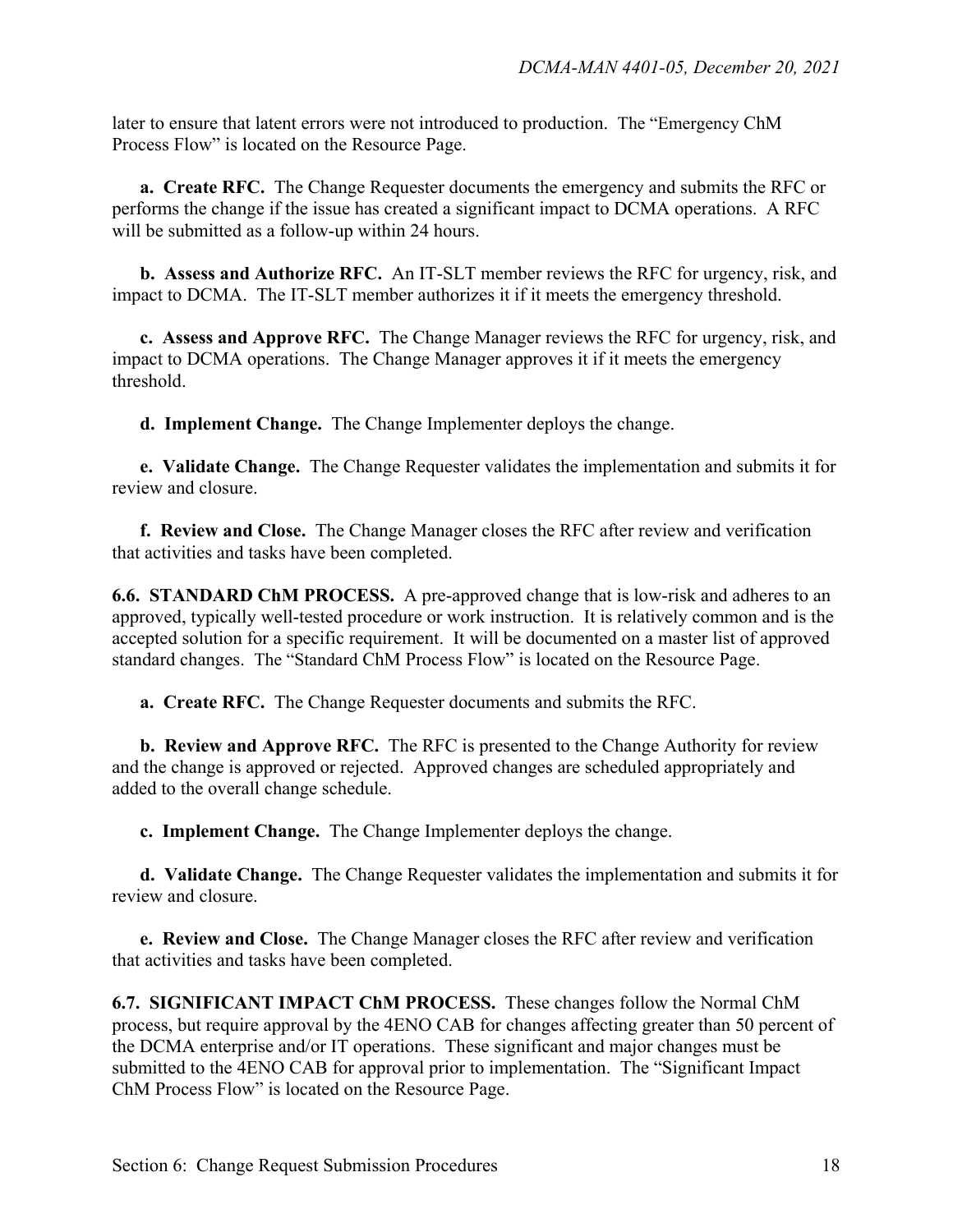**a. Create RFC.** The Change Requester documents and submits the RFC.

**b. Review RFC.** The Change Manager reviews the RFC for completeness and filters out any requests that are incomplete or duplicates that have been accepted, rejected, or still under consideration. The Change Manager reviews the RFC specifically for the impact to the DCMA infrastructure and makes a recommendation.

**c. Assess and Approve RFC.** The RFC is presented to the CAB for review and the change is approved or rejected. Approved changes are tentatively scheduled for implementation pending 4ENO CAB approval.

**d. Create 4ENO Change Request.** The Change Manager creates a change request on the 4ENO portal.

**e. Assess and Approve Change Request.** The 4ENO CAB assesses, approves, or rejects the DCMA Significant Impact Change Request.

**f. Receive 4ENO CAB Approval.** The Change Manager assigns the RFC to the Change Implementer.

**g. Implement Change.** The Change Implementer deploys the change.

**h. Validate Change.** The Change Requester validates the implementation and submits it for review and closure.

**i. Review and Close.** The Change Manager closes the RFC after review and verification that activities and tasks have been completed.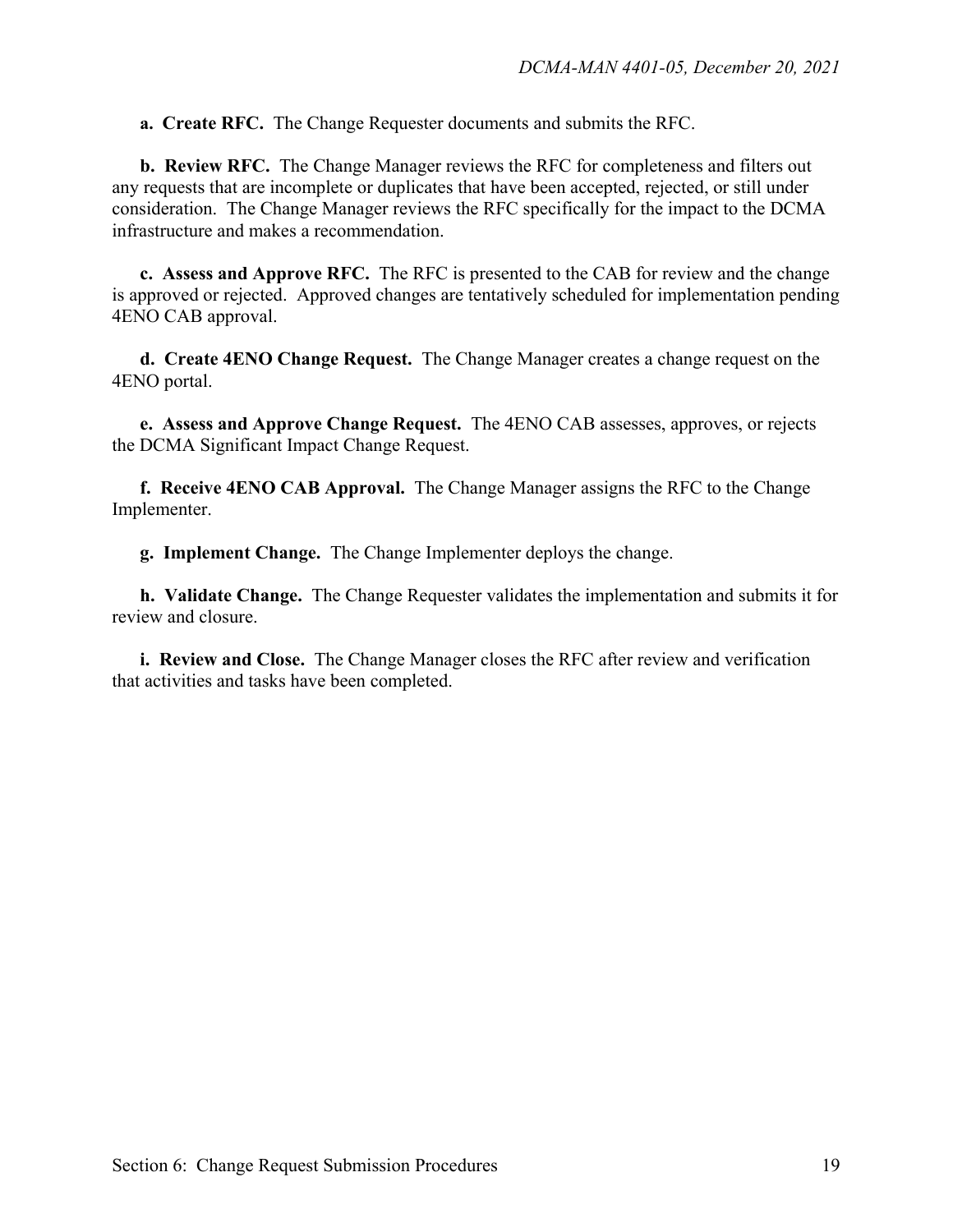## **SECTION 7: CfM GENERAL PROCEDURES**

The CfM team and key stakeholders decide what level of CfM is required to support the services delivered by the organization, how this level will be achieved, and formally document this process in a CfM plan. While this activity is usually performed once (when the process is first being implemented), it is good practice to periodically review the CfM plan to ensure that the process remains relevant to support the needs of the organization.

**7.1. CfM PLANNING AND DESIGN.** The CfM plan documents the approach to control, identify, record, and report IT components, including versions (where appropriate), constituent components, operational states and most importantly, relationships to other IT components and services. This ensures execution supports all other Service Management processes, such as Release Management, ChM, Incident Management, Problem Management, Capacity Management, and facilitates development and coordination. The "Planning and Design Process Flow" is located on the Resource Page.

a. **CfM Plan.** The DCMA CfM Plan will be unique and based on the level of detail needed to support the services it provides. The CfM plan will be located on the Resource Page.

b. **CMDB Structure.** Defining the DCMA CMDB structure is a key activity that contributes in making the CMDB a powerful decision support tool. The CMDB structure will contain the various CI classes and their relationship to one another in the delivery of a service.

c. **CI Selection Guidelines.** The selection of CIs and level to which they are defined and controlled are very important decisions to be made in the design of the CMDB. CIs will be selected by applying a top-down approach, considering whether it is sensible to break down a CI into component CIs or not. CI information will facilitate the management of change, the control of incidents and problems, and the control of assets that can be independently moved, copied or changed.

d. **Populate CMDB.** This activity involves the creation of CI records in the CMDB for each CI that has previously been identified as part of the initial CMDB build.

 (1) Evaluate the request and determine the new CI type to be created based on the CI selection guidelines documented in the CfM plan.

(2) Assign a unique identifier to the new CI type identified.

- (3) Identify the necessary attributes for the new CI type.
- (4) Specify the appropriate relationships required for the new CI type.
- (5) Publish the new CI type in the production CMDB.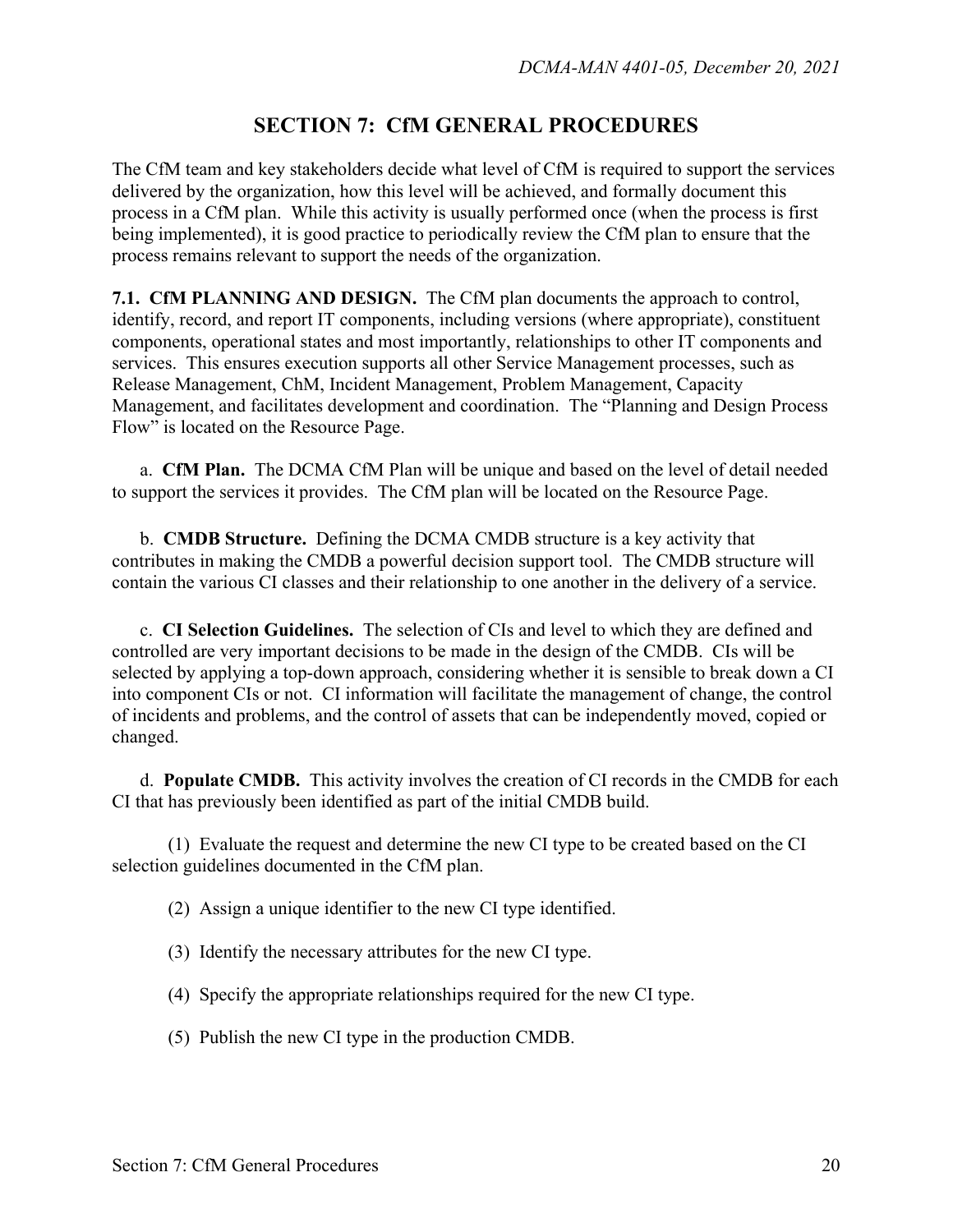e. **Baseline CMDB.** To facilitate tracking of the different changes that will be made in the CMDB, it is recommended that a baseline of the audited CIs be made before moving the initial data into the production instance.

**7.2. CONFIGURATION IDENTIFICATION.** This activity determines the scope and criteria of CIs to be included in the CMDB. This includes the modeling of the infrastructure to determine what CIs will look like and how they are related to each other. It also includes establishing naming conventions, enterprise taxonomy and CI selection criteria.The "Configuration Identification Process Flow" is located on the Resource Page.

**7.3. CONFIGURATION CONTROL.** Configuration control is the activity responsible for ensuring that only authorized and identifiable CIs are in the infrastructure and that there is a corresponding accurate and complete CI record representing the CI in the CMDB. Updates to the CMDB are governed by Configuration Control activities. Unauthorized changes are forwarded to ChM for instructions on how to proceed. Discrepancies and errors in the CI configuration are forwarded to the CI Owner for resolution.The "Configuration Control Process Flow" is located on the Resource Page.

a. **Validate Update Request.** The Configuration Process Manager receives a request to enter a new CI record or update an existing CI record. Authorized requests are prioritized and forwarded to a ChM analyst for further processing. Rejected requests are returned to the requester with an explanation of the rejection. In the case of new CIs identified by discovery, verify that an authorized request exists to justify the presence of the discovered CIs.

b. **Validate CI Attributes.** For new CI requests, validate that the proposed CI attributes meet the requirements of configuration management as defined in the configuration management plan.

1. If all the proposed CI attributes meet the criteria, the request is approved to update the CMDB.

2. For CI attributes that fail to meet the configuration management plan criteria, reject the request and inform the CI Owner with proper instructions.

c. **Review Invalid Attributes.** Review the submitted instructions for defining proper CI attributes and submit a new request.

d. **Update CMDB.** Publish the valid and authorized CI data into the CMDB.

**7.4. STATUS ACCOUNTING AND REPORTING.** This is the production of reports on the current, past and future status of the infrastructure and the CIs under the control of configuration management. The "Status Accounting and Reporting Process Flow" is located on the Resource Page.

a. **Approve Or Reject Report Request.** Review the submitted report request and validate if the request is for an existing report or gauge.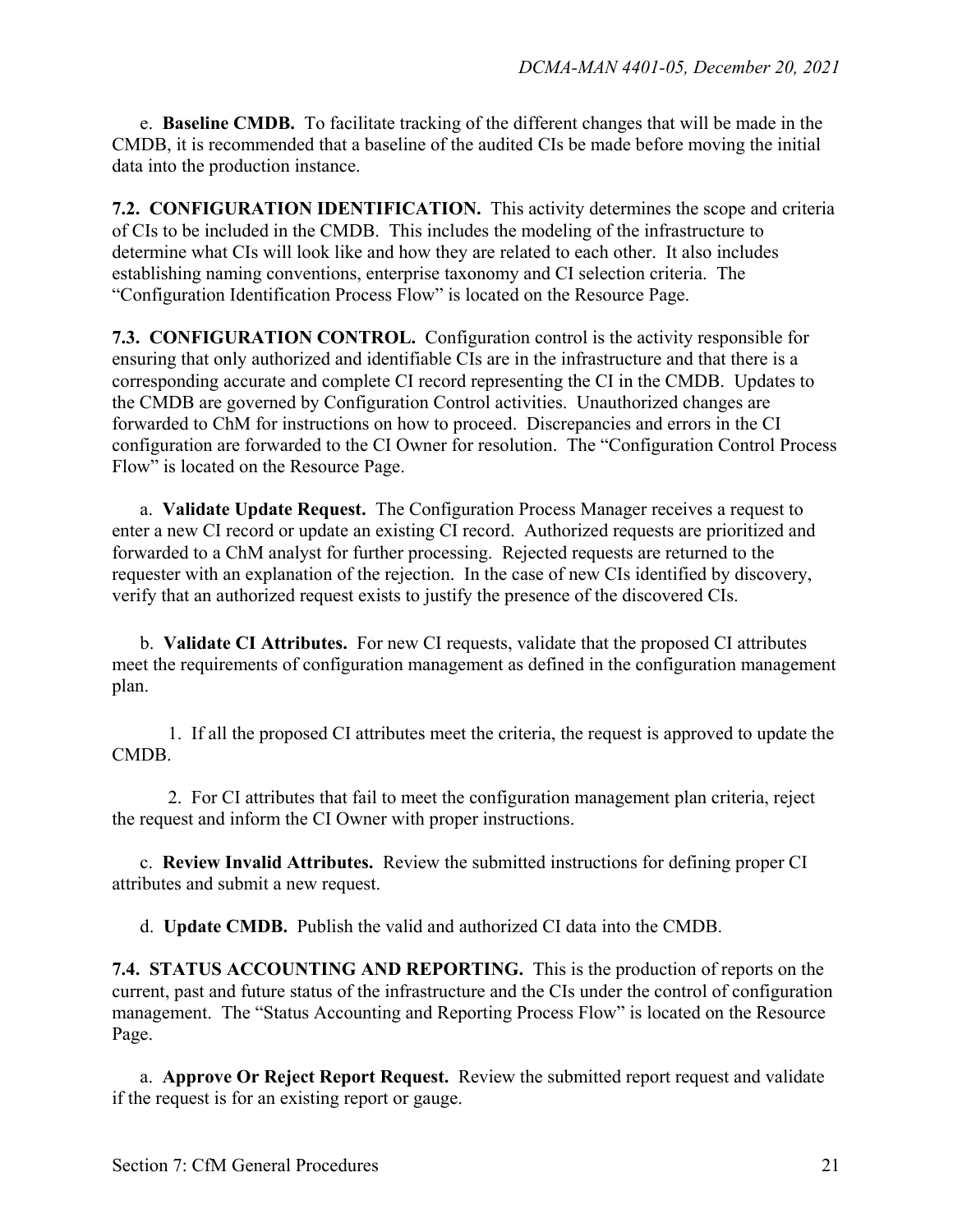b. **Create Or Update Configuration Management Report.** For valid requests, create new configuration report or gauge as requested.

c. **Publish Configuration Management Report.** Publish the created report or gauge and send the provided link to the requester.

**7.5. VERIFICATION AND AUDIT.** This activity involves the review and verification of the physical existence of CIs to check that they are correctly recorded in the CMDB. When discrepancies are found, CfM consults ChM for instructions on what corrective action to execute. There are two possible actions, update the CMDB to reflect what is actually in the infrastructure or change the CI to match the CMDB. The "Verification and Audit Process Flow" is located on the Resource Page.

a. **Approve Or Reject Verification Request.** A request for verification and audit is reviewed and approved or rejected by the Configuration Process Manager. Rejected requests are returned to the requester with an explanation.

b. **Execute Audit.** Depending on the scope of the verification or audit request, the Configuration Analyst performs an audit via physical inspection or discovery.

c. **Reconcile With Cmdb.** Review the compiled results from the audit and compare with CI record information found in the production CMDB.

d. **Determine Corrective Action.** If discrepancies exist between the information contained in the CMDB and the actual CIs, there are two possible actions to take:

(1) Update the CMDB to reflect what was verified in the infrastructure.

(2) Change the CI to match the information in the CMDB

(3) The task of correction is passed to the CI Owner.

e. **Initiate Corrective CMDB Action.** Update the CMDB so that the CI record matches the "As Is" CI configuration in the infrastructure.

f. **Execute Corrective Action.** Change the configuration of the actual CI so that it matches the CMDB CI record.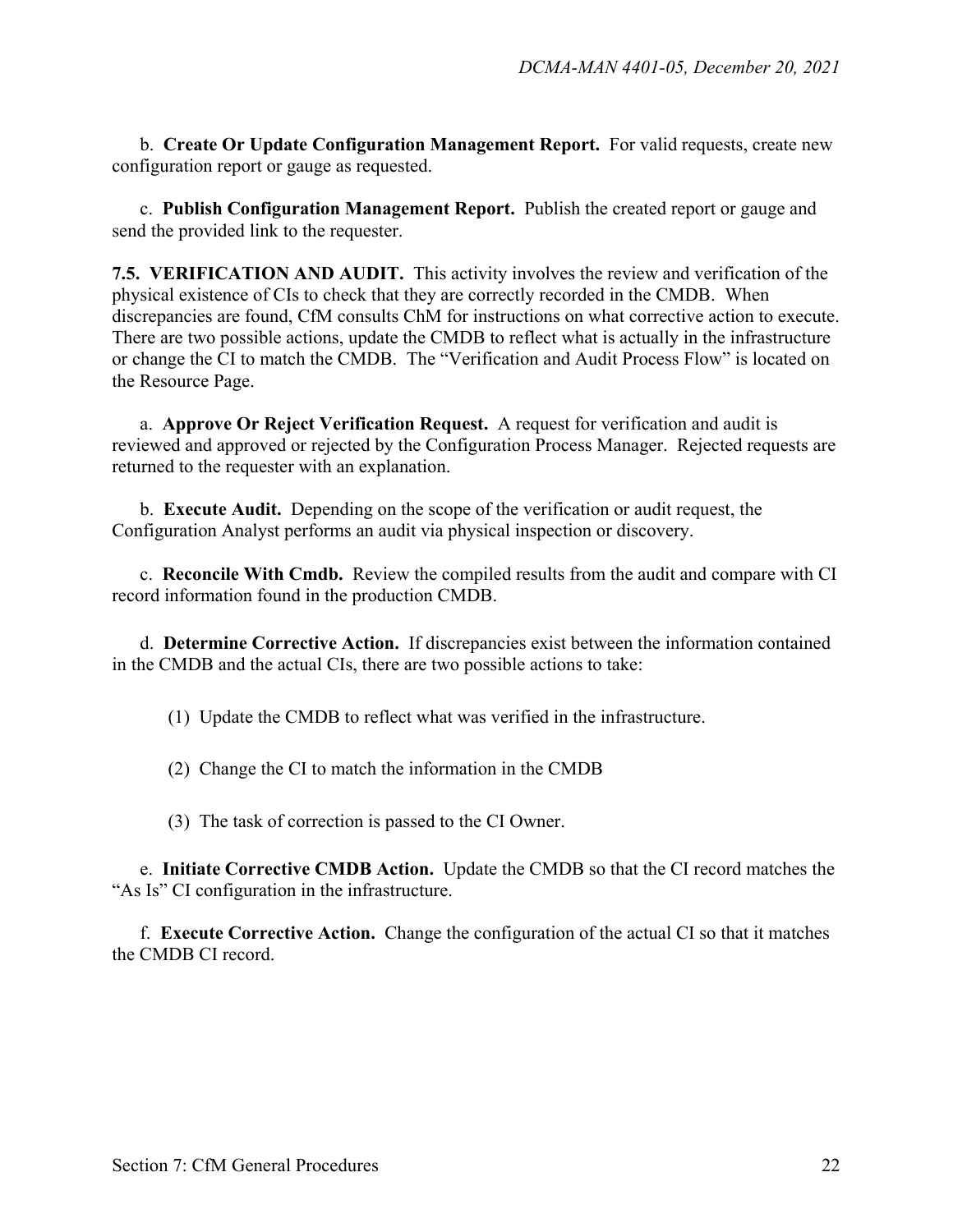## **GLOSSARY**

#### **G.1. DEFINITIONS.**

**4ENO.** The consolidation and optimization effort for the fourth estate will involve numerous functions, including networking, computing, licensing, IT service management and anything else needed to get to a single classified and a single unclassified network,

**CfM.** The purpose of the CfM process is to control, identify, record, and report IT components, including versions (where appropriate), constituent components, states and most importantly, relationships to other IT components and services.

**Change Authority.** The Change Authority reviews change requests, rejects requests with insufficient information, leads CAB meetings, identifies relevant CAB members, acts as liaison in order to coordinate changes. For Normal RFCs, the CAB is the Change Authority. For Emergency RFCs the ECAB is the Change Authority. The CAB approves the Change Authority for Standard RFCs.

**Change Evaluation.** Change Evaluation is a formal evaluation process that is conducted prior to the execution of any significant change. The organization determines the definition (threshold) of significant changes that invoke this process. The goal of Change Evaluation is to provide accurate information to the ChM process as to the impact and effect the change may have on service capability prior to acceptance of the change.

**Change Implementer.** The owner of the change – if the change requester is someone else. The Change Implementer coordinates with the change requester for business/technical queries and issues. They check and decide an implementation date, ensuring that it doesn't conflict with other activities. They assess and manage the risk involved, test and implement the change, and coordinate and communicate with the other impacted team prior to submitting the change. Once the change is approved, execute the change on the scheduled date and time, document the change procedure, and provide closure status. (GreyCampus 2015)

**Change Manager.** The Change Manager acts as a facilitator, responsible for the overall change management process. Their primary responsibilities are to authorize and approve minor/low-risk changes, authorize and/or reject changes, and chair CAB meetings to discuss higher risk changes. The Change Manager leads CAB meetings, identifies relevant CAB members, acts as liaison, reviews implemented changes, manages Production Implementation Review, closes RFCs, and delivers management reports. The Change Manager ensures that all the activities designed to implement the change are as per the standards, and prepares the Change Summary Sheet that summarizes all RFCs. This sheet helps the CAB team to understand and evaluate the proposed change. (GreyCampus 2015)

**ChM.** The purpose of the ChM process is to ensure all changes are assessed, approved, implemented and reviewed in a controlled manner. To this end, ChM ensures that any modification to the IT environment, whether it involves an addition, maintenance, or deletion of a service or service component, is in line with the overall mission strategy. This process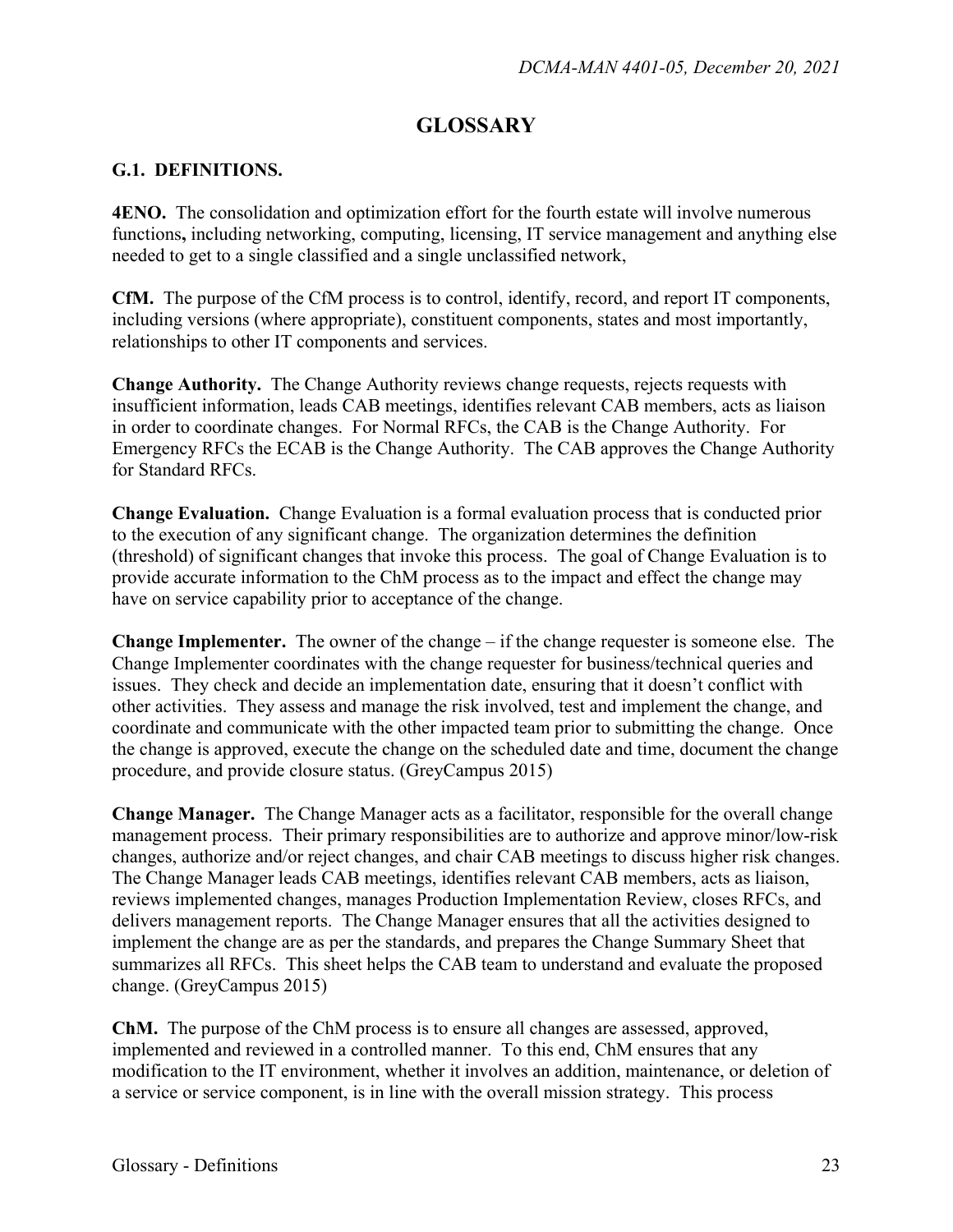provides standardized methods and procedures for efficient and prompt handling of technical changes, to minimize the impact of change-related incidents to service quality, and improves day-to-day operations of the organization.

**CMDB.** The CMDB is a fundamental component of the Information Technology Infrastructure Library (ITIL) framework's CfM process. CMDBs are used to keep track of the state of assets such as products, systems, software, facilities, people as they exist at specific points in time, and the relationship between all assets. A CMDB helps an organization understand the relationship between the components of a system and to track their configurations. The maintenance of this information allows for certain actions, such as the reconstruction of assets, to occur at any point in time. CMDBs can also be used for things like impact analysis, root cause analysis, or change management.

**Configuration Process Manager.** Coordinates the allocation of resources and/or responsibilities, while ensuring that all relevant staff have the required technical and business understanding, knowledge and training in the process, and are aware of their role in the process. Provides the description, mission statement, roadmap, strategy, process objectives and metrics to measure success and obtain formal approval for the process and its associated procedures.

**GOV.** IT GOV is a compilation of all GOV activities, people, GOV bodies, policies, documentation, templates, strategy, charters, and models in a holistic framework that provides visibility and positive command and control of the organization. Many of the components are built during creation of the strategy, operating guide development, and project execution activities.

**ITSM.** ITSM refers to the entirety of activities – directed by policies, organized and structured in processes and supporting procedures – that are performed by an organization or part of an organization to plan, deliver, operate and control IT services offered to customers.

**Major Change.** Changes to the operating environment impacting 70 percent or more of the Agency infrastructure

**Service Management System.** Service management systems are large modular systems which incorporate all or most aspects of a service-oriented organization such as incident, problem, ChM, and CfM.

**Significant Change.** Changes to the operating environment impacting 50 percent or more of the Agency infrastructure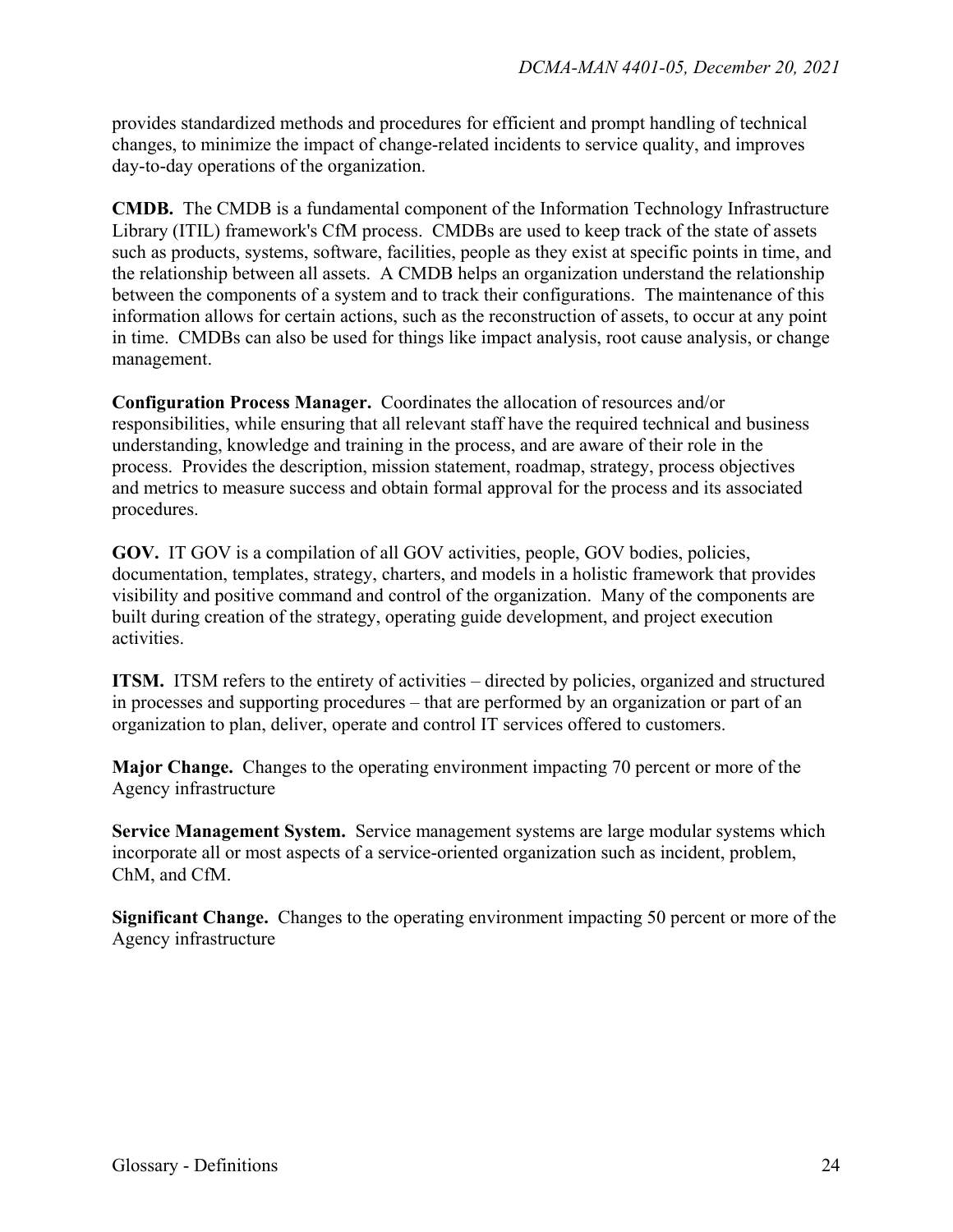## **GLOSSARY**

## **G.2. ACRONYMS.**

| 4ENO        | Fourth Estate Network Optimization               |
|-------------|--------------------------------------------------|
| <b>CAB</b>  | Change Advisory Board                            |
| <b>CfM</b>  | configuration management                         |
| ChM         | change management                                |
| CI.         | Configuration Item                               |
| <b>CMDB</b> | <b>Configuration Management Database</b>         |
| <b>ECAB</b> | <b>Emergency Change Advisory Board</b>           |
| GOV         | governance                                       |
| IT          | <b>Information Technology</b>                    |
| IT-SLT      | Information Technology-Senior Leadership Team    |
| <b>ITSM</b> | <b>Information Technology Service Management</b> |
| <b>RFC</b>  | Request for Change                               |